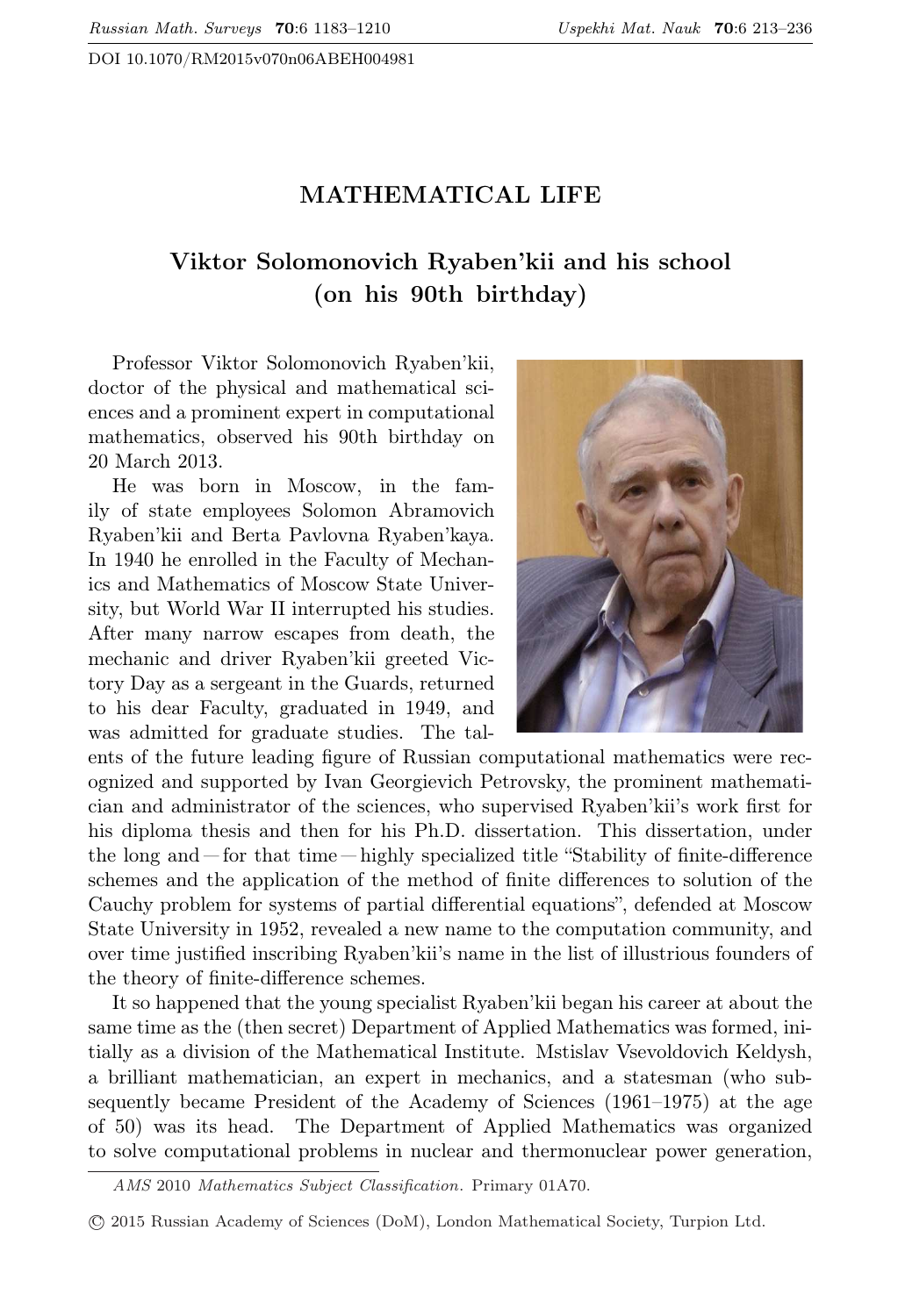outer space research, and other areas, and it was expanding by enlisting young talented researchers. Keldysh hired only people who could likely cope with problems that were absolutely new for physics and mathematics. Among those who attracted notice was Ryaben'kii, who then worked at the All-Union Distant Education Institute of Railway Engineering. In 1957, on the recommendation of Sergei Vsevoldovich Yablonskii, he was invited to the Computation Bureau of the Department. It was at the Keldysh Institute of Applied Mathematics (the current name of the Department of Applied Mathematics) that Ryaben'kii eventually developed into an internationally recognized researcher, who to this day continues his fruitful scientific investigations.

As a development of his Ph.D. thesis, Ryaben'kii wrote the book [\[1\]](#page-19-0) in conjunction with Aleksei Fedorovich Filippov, his colleague of the same age, who subsequently became a well-known expert in differential equations. Acknowledged now as a classical treatise, it was in fact the first book on stability of finite-difference schemes in the world literature. Computational mathematics — a field as ancient as mathematics itself — had its second birth at that time. Large-scale calculations involving 'finite-difference schemes' for solving problems related to nuclear projects, the conquest of space, aircraft construction, and so on, and carried out with electromechanical desktop calculating machines or first-generation computers led to a revision and reappraisal of the then established ideas about methods for approximate calculations. Grids in a space could contain dozens or even hundreds of nodes (now even grids with  $10^{10}$  points are not unusual), and appropriate theoretical bases for computational algorithms had to be developed. A real headache for people doing calculations was (and still is) the instability of numerical solutions which manifests itself as a rapid non-physical growth of the function being calculated at a point or simultaneously at a number of points, in dynamical problems as well as in steady-state problems being solved by relaxation methods. For this reason the methods and approaches proposed in [\[1\]](#page-19-0) were most welcome to the experts in the field. It should be noted that at that time Ryaben'kii (and apparently also Filippov) was not at all occupied with calculations for practical purposes: as a 'pure' mathematician, he regarded finite-difference schemes as an abstract model and managed to determine and investigate all the main features of the behaviour of the model. This is a shining example of the deep innate mathematical intuition that pervades the whole of Ryaben'kii's research.

Of course, others had investigated difference equations well before [\[1\]](#page-19-0). For instance, the remarkable 1928 paper [\[2\]](#page-19-1) by Courant, Friedrichs, and Lewy had been translated in Uspekhi Matematicheskikh Nauk before the war. But these were isolated, 'not fashionable' publications, partly because practical calculations and the use of the first computers were classified topics, to which only a very restricted circle of experts had access. Perhaps this is why the brilliant mathematician Peter Lax, who in the 1940s and 50s worked occasionally on the Manhattan Project at the Los Alamos National Laboratory and who also investigated questions on solution of boundary-value problems using finite-difference approximations, published his theory only in 1956 [\[3\]](#page-19-2). One of the main results in [\[1\]](#page-19-0) and [\[3\]](#page-19-2), which in the professional slang easily remembered by students, can be expressed by the phrase "approxima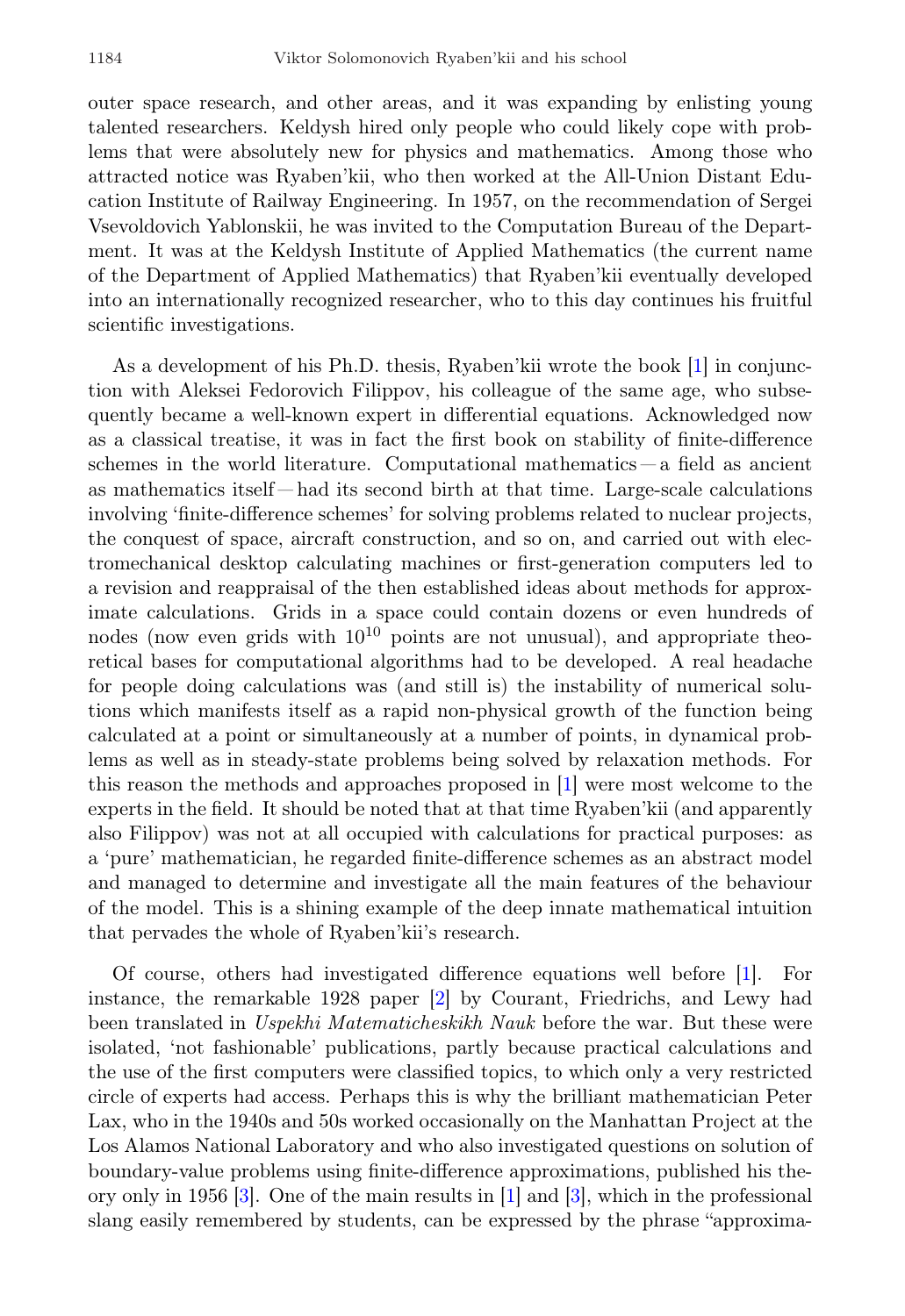tion and stability yield convergence", now has several names: Ryaben'kii's theorem, the Ryaben'kii–Filippov theorem, Lax's theorem, and the Lax–Ryaben'kii theorem.

It should be noted that several teams of researchers were formed at that time in the Institute of Applied Mathematic to investigate a number of different 'classified' applied problems often requiring the solution of very similar theoretical questions subsequently forming the bases of many numerical methods. The communication of non-classified results and ardent discussions took place at research seminars and during dissertation defences. This undoubtedly contributed to an atmosphere of competition, enhanced by the fact that one of the departments of the institute, where stability of finite-difference schemes was also being investigated, had Aleksandr Andreevich Samarskii as its head, a brilliant researcher, a future member of the Russian Academy of Sciences, an organizer of science, and a prominent expert in computational mathematics, mathematical physics, and the theory of mathematical modelling. Ryaben'kii and Samarskii developed a long and trusting relationship of two experts who valued the opinions of each other, especially when it came to research results. Perhaps this had something to do with the fact that both had volunteered for the front as students and, after fate let them survive the war, had returned to their dear university. Some people recall Ryaben'kii talking about how, already as well-established academics, they would sometimes inquire, on meeting at the canteen or in the hallway of the institute, about the sign of the other's dp over dt derivative, where p denoted the size of the 'paunch', while t was, of course, the time.

During Ryaben'kii's first years at the Keldysh Institute he worked closely with his very talented colleague Sergei Konstantinovich Godunov, a future member of the Russian Academy of Sciences and a prominent mathematician and expert in mechanics. They wanted to produce a theoretical exposition and a compilation of the experience accumulated in several departments of the institute in the numerical solution of complicated problems in mathematical physics. Their collaboration resulted in the monograph [\[4\]](#page-19-3), which also became widely known. The revised and augmented edition [\[5\]](#page-20-0) remains even today one of the basic introductions to the subject. From the standpoint of science, their theory is mainly focused on the fundamental concept of stability of computational algorithms. Beginning with concise mathematical definitions of approximation and stability and explaining their meaning by examples, the authors developed a system of classification, selection, and methods for constructing finite-difference schemes in typical problems in mathematical physics. Furthermore, besides the already 'traditional' stability analysis in the spirit of the Courant–Friedrichs–Lewy test, they presented an analysis of the asymptotic accumulation of calculation errors in finite-difference evolutionary schemes, since even then the number of operations in practical calculations was already so large that these asymptotic properties had a crucial influence on the applicability of various algorithms. Another distinctive feature was an analysis of the influence of boundary conditions on the stability of finite-difference schemes. These difficult and subtle investigations were initially motivated by results of the remarkable mathematicians Israel Moiseevich Gelfand and Konstantin Ivanovich Babenko that were presented at a conference in 1956 and that foreshadowed the future theory. However, a consistent implementation of their ideas turned out to be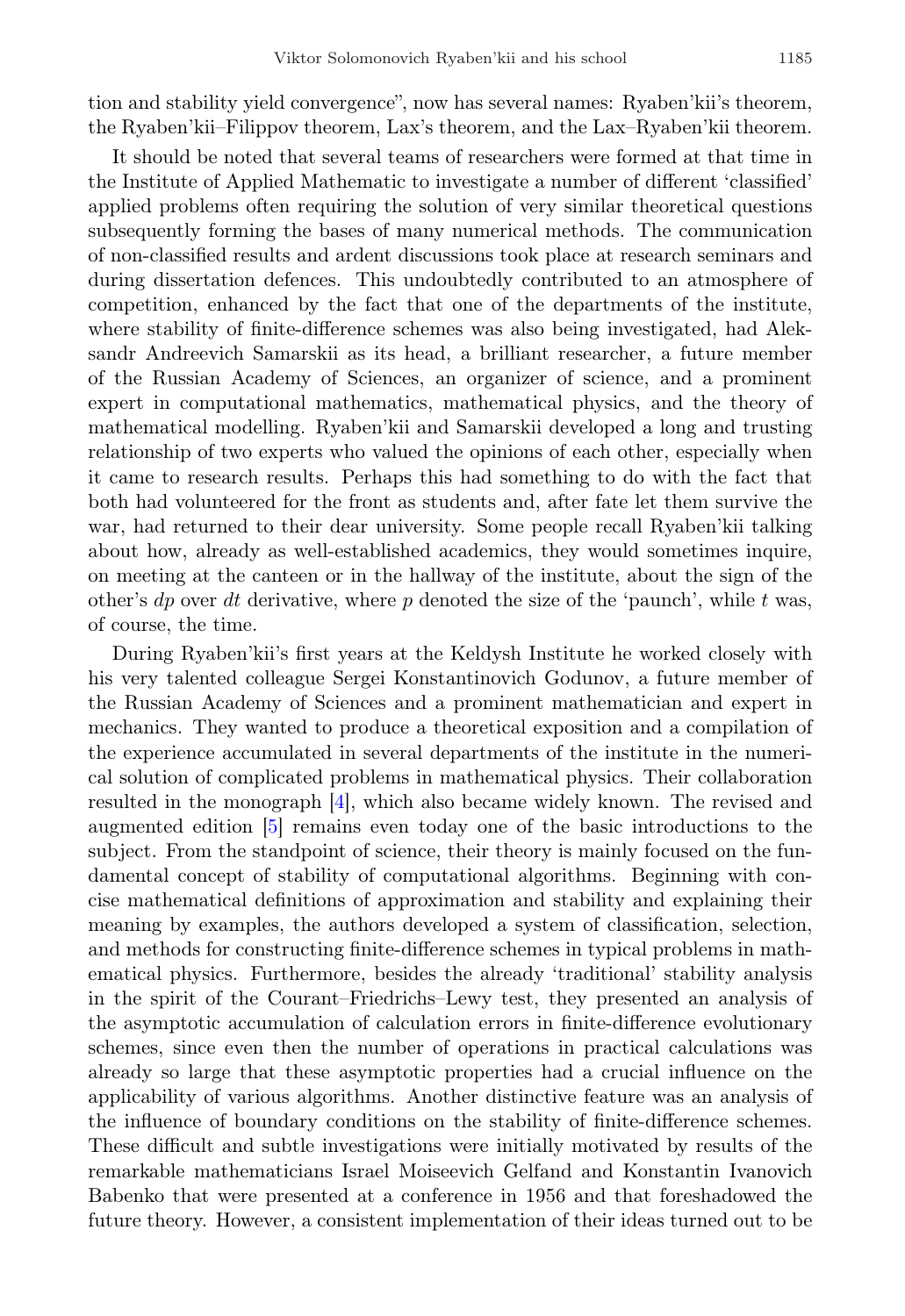a difficult task. Only after the introduction of some new and unusual notions such as the 'spectrum of a family of operators' (which emerged in discussions with Gelfand, Babenko, and the outstanding mathematician  $\hat{E}$ mmanuil  $\hat{E}$ l'evich Shnol' [[6\]](#page-20-1)) and then also the 'kernel of the spectrum of a family of operators' [\[5\]](#page-20-0), could Godunov and Ryaben'kii make their theory harmonious and constructive and obtain results in closed form.

It should be pointed out that before [\[5\]](#page-20-0) was written, it took both authors quite a long period of time (about 7 years) to 'harmonize' their points of view. This was a time of intensive joint work, when they overcame many differences in their understanding of various experimental tricks that had been used already for several years in numerous calculations of very diverse physical phenomena. The point was that models of these phenomena could not always be put in the form of well-posed mathematical problems. In such cases they had to look for a compromise by simplifying slightly the problems to be solved or by setting aside problems for which there were not yet concise mathematical formulations. The future development of concepts sketched at that time could be entirely unexpected. For example, the concept of the spectrum of a family of difference operators subsequently prompted the introduction of the concept of the spectral portrait of a matrix  $[7]$ <sup>[1](#page-3-0)</sup>.

The question of the accuracy of difference approximations of generalized discontinuous solutions of non-linear hyperbolic equations (for instance, in the calculation of shock waves in gas dynamics) has always been and still is crucial for the theory of finite-difference schemes. In 1958 Godunov and Ryaben'kii (with the help of the calculator Natal'ya Mikhailovna Goman'kova) performed a series of numerical experiments to finally resolve this question. Godunov recalls:

"These experiments produced results which baffled us. My difference scheme with decay of discontinuities,<sup>[2](#page-3-1)</sup> which has first-order accuracy  $O(h)$  on smooth solutions, could only ensure an error of order  $O(\sqrt{h})$  in computations of 'generalized' solutions with shock waves. We announced this at a scientific conference at Moscow State University, but at that time we had not had the opportunity to present our experiments as an article. Nevertheless, the interest in accuracy analysis in this kind of calculation was increasing anew and intensified in the 1970s, when many different numerical methods with enhanced accuracy appeared. I knew many of the creators of these methods, but in my discussions with them I could not find out just what they meant by 'order of accuracy', whereas in our investigations we followed the example of Sergei L'vovich Sobolev and used the concept of weak convergence. All these investigations of high-resolution difference schemes and my meetings with their authors were going at a time when I was occupied with quite different questions, so I did not delve into the details of their methods. In 1997 I was invited to the University of Michigan, where I gave the lecture 'Reminiscences about difference schemes'. When I was preparing it, the Novosibirsk mathematician Vladimir Viktorovich Ostapenko reproduced, at my request, my joint investigation with Ryaben'kii applied to the Harten–Lax high-resolution scheme, and thereby demonstrated that from our point of view it does not deliver higher accuracy. I presented the text of my lecture as a preprint in Russian and was assured that it would

<span id="page-3-0"></span><sup>&</sup>lt;sup>1</sup>See also [\[8\]](#page-20-3), where similar concepts developed independently are described.

<span id="page-3-1"></span> $2$ Russian editor's note: The classical 'Godunov scheme'.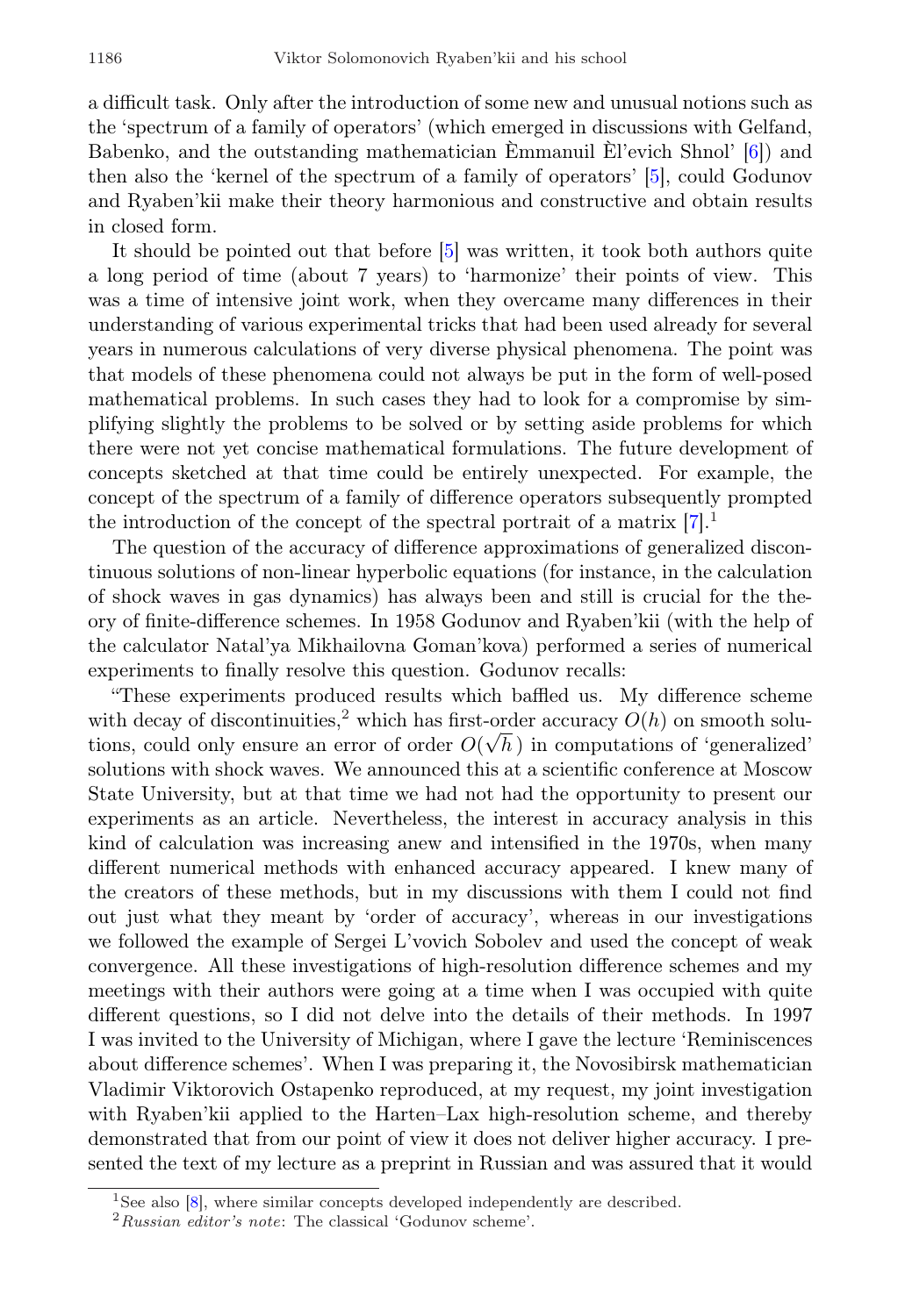be translated and published in the Journal of Computational Physics. In fact, it was published two years later, but the text was abridged and the counterexamples constructed by Ostapenko were omitted.<sup>[3](#page-4-0)</sup> In 2011, together with M. Nazar'eva and Yu. Manuzina, who were preparing their master's theses under my supervision, I carried out an analysis of weak convergence in numerical experiments based on my classical scheme, that is, I reproduced thoroughly my joint investigations with Ryaben'kii from 1958, taking a significantly larger set of examples. Again we obtained lower rates of weak convergence. Our results [\[9\]](#page-20-4) were met without criticism, although we were prepared for stormy discussions. Recently I have found some colleagues in Novosibirsk, some of whom are performing numerous very delicate calculations using contemporary high-resolution schemes, while others have been modelling elastoplastic processes together with me. We have been able to organize a broad discussion of questions relating to accuracy and the organization of corresponding numerical experiments. It seems that we are now feeling our way forward through all the complexities in our understanding of the problem, and we believe we will be able to work out our points of view to the level of a publication. Hopefully, my remaining life time will be enough for me to be among the authors of this publication, thus completing the analysis of the problems which Ryaben'kii and I came across in the late 1950s."

Ryaben'kii made an interesting contribution to interpolation problems. To investigate the stability of systems of difference equations with respect to the initial data, he constructed an algorithm for local polynomial interpolation of a grid function with prescribed smoothness. Next, on the basis of this algorithm he developed a method for smooth local interpolation on non-uniform rectangular grids, a method now known as 'Ryaben'kii local splines' and used in quite a few computational algorithms and by theorists.

In completing the description of Ryaben'kii's research of the late 1950s to early 1960s, we can say that in essence the monographs [\[1\]](#page-19-0), [\[4\]](#page-19-3), and [\[5\]](#page-20-0) have determined the main directions in the theoretical analysis of finite-difference schemes, a central object of computational mathematics and an important tool of contemporary mathematical modelling. Another interesting feature of the textbook [\[5\]](#page-20-0) is its bibliographical commentary, which explains the origins of many lines of research that have developed into classical areas of computational mathematics.

The next stage of Ryaben'kii's research, continuing at present, gave computational mathematics the new concept of a difference potential together with a whole gamut of applications of these potentials, from numerical methods for solving boundary-value problems in mathematical physics to algorithms for active noise shielding. In what follows, in presenting the main landmarks of the development of the theory of difference potentials we will, of course, impose reasonable limits on the formal rigour of our presentation. The interested reader can find all the details in the papers and monographs cited below.

The story began with Ryaben'kii's doctoral dissertation "Some questions in the theory of difference boundary-value problems" [\[10\]](#page-20-5), which he defended in 1969. Taking an arbitrary difference operator A with constant coefficients (for example,

<span id="page-4-0"></span><sup>3</sup>The full English translation of the lecture was published in October 2008 in France, as INRIA preprint no. 6666 "Reminiscences about numerical schemes".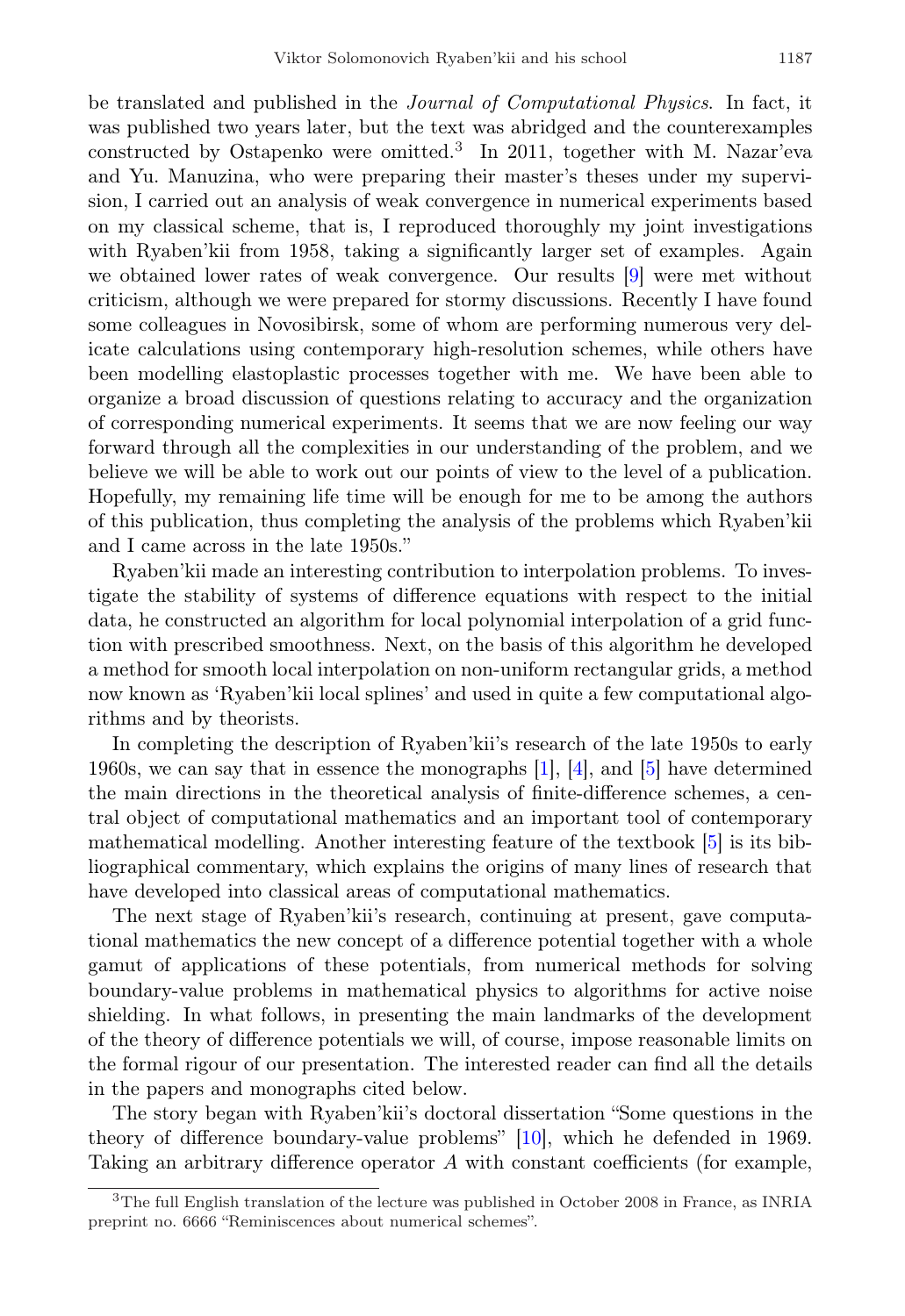from an approximation of an elliptic differential operator) as a point of departure, Ryaben'kii introduced the notion of a (multilayer) *grid boundary*  $\gamma$  of a grid domain M and constructed certain objects  $Pu_{\gamma}$  which were entirely new for difference problems, namely, convolution sums of the finite-difference fundamental solution for the operator A with grid functions  $u_{\gamma}$  considered on  $\gamma$  (here and below we use a subscript to denote the trace of a function on a set S, that is,  $u_S \equiv u|_S$ . The formulae which he introduced turned out to be finite-difference analogues of Cauchy and Cauchy-type integrals, because they a) produce all the solutions of the homogeneous equation  $Au_{\overline{M}} = 0_M$ , where  $\overline{M} = M \cup \gamma$ , and b) define the *difference* boundary projections  $P_{\gamma}$  obtained by restricting P to the subspace of functions with support on γ:  $P_{\gamma}u_{\gamma} \equiv (Pu_{\gamma})_{\gamma}$ . Thus, the shorthand expression  $P_{\gamma}u_{\gamma} - u_{\gamma} = 0$ , which he called the *inner boundary conditions*, is a complete difference analogue of the Sokhotskii–Plemelj integral relation (recall that the latter distinguishes the class of boundary functions that can be extended to the whole domain as analytic functions). Thanks to this relation he could in an equivalent way reduce a finite-difference boundary-value problem for A formulated in the domain M to grid equations on the boundary  $\gamma$ :

<span id="page-5-0"></span>
$$
\begin{cases} P_{\gamma}u_{\gamma} - u_{\gamma} = \psi, \\ Bu_{\gamma} = \varphi, \end{cases}
$$
 (1)

where the second equation corresponds to the boundary conditions in the original difference boundary-value problem (for instance, to the Dirichlet conditions).

It will be no exaggeration to say that the operator  $P$ , which was subsequently called the difference potential operator and was generalized to the case of variable coefficients and evolution problems, became the central object of theoretical and applied investigations for Ryaben'kii and his school. These investigations involved questions of the algebraic formalism of the theory of difference potentials and classical potentials, the analysis of approximative properties of  $P$ , approaches to the economical computation of  $Pu_{\gamma}$ , methods for the efficient solution of various boundary-value problems in mathematical physics using a reduction of the form [\(1\)](#page-5-0), and the use of ideas related to difference potentials in problems of constructing non-reflecting boundary conditions, active noise reduction, and many others. It should be noted that Ryaben'kii usually begins his lectures on the method of difference potentials as follows:

"The difference potential has its prototype in a Cauchy-type integral

$$
f(z) = \frac{1}{2\pi i} \oint_{\Gamma} \frac{\rho_{\Gamma}(\zeta)}{\zeta - z} d\zeta, \qquad z \notin \Gamma,
$$

defined on the space of piecewise smooth complex-valued functions with a jump on a closed contour Γ, which partitions the complex plane into a bounded domain  $\Omega^+$  and its complement. This integral can be treated as the potential of the Cauchy–Riemann differential operator  $\partial/\partial\overline{z}$ , where the function  $\rho_{\Gamma}(\zeta), \zeta \in \Gamma$ , plays the part of the density of the potential. This potential (in contrast to single- and double-layer potentials for the Laplace, Helmholtz, Lamé, Stokes, Maxwell, and other operators) has a unique property: its construction involves the boundary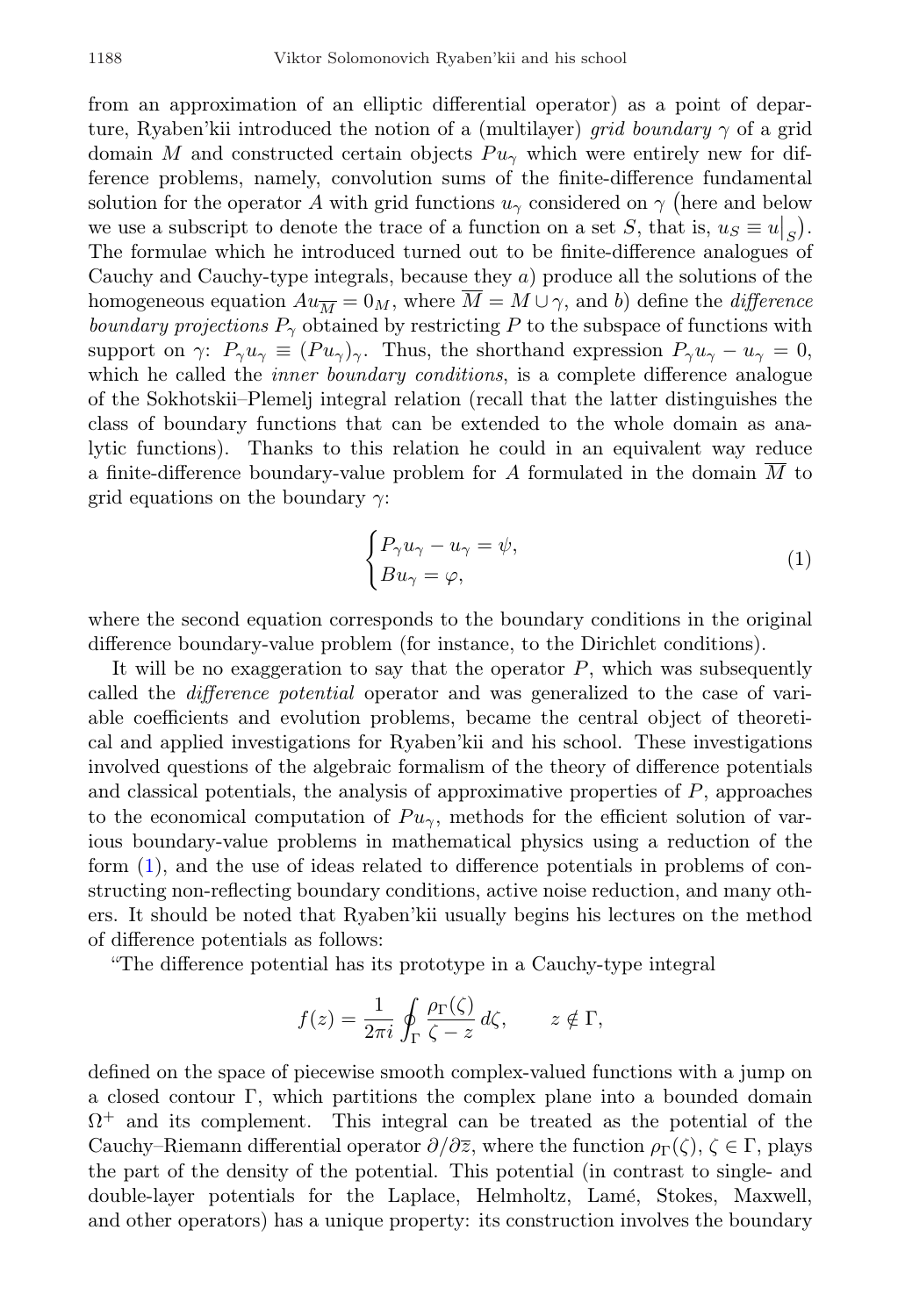projections  $P_{\Gamma}^+$  and  $P_{\Gamma}^-$  defined by

$$
P_{\Gamma}^{+}\rho_{\Gamma}(\zeta) := \frac{1}{2}\rho_{\Gamma}(\zeta) + \frac{1}{2\pi i} \oint_{\Gamma} \frac{\rho_{\Gamma}(\eta)}{\zeta - \eta} d\eta,
$$
  

$$
P_{\Gamma}^{-}\rho_{\Gamma}(\zeta) := \frac{1}{2}\rho_{\Gamma}(\zeta) - \frac{1}{2\pi i} \oint_{\Gamma} \frac{\rho_{\Gamma}(\eta)}{\zeta - \eta} d\eta.
$$

The singular integrals are understood in the principal value sense.

Let  $f(z)$  be a piecewise continuous analytic function tending to zero as  $z \to \infty$ and having a jump on  $\Gamma$ . Also, let  $f_{\Gamma}^{+}(\zeta)$  and  $f_{\Gamma}^{-}(\zeta)$  be the limits (traces) of  $f(z)$ as z approaches a point  $\zeta$  on  $\Gamma$  from inside  $\Omega^+$  and from outside  $\Omega^+$ , respectively. Then it is known that given the sum  $f_{\Gamma} = f_{\Gamma}^+ + f_{\Gamma}^-$ , the projections  $P_{\Gamma}^+$  and  $P_{\Gamma}^$ enable us to find each term from the formulae  $f_{\Gamma}^+ = P_{\Gamma}^+ f_{\Gamma}$  and  $f_{\Gamma}^- = P_{\Gamma}^- f_{\Gamma}$ .

The potentials of general linear difference operators,<sup>[4](#page-6-0)</sup> which are projections in the space of densities on the grid boundary, combine the unique properties of the Cauchy-type integral mentioned above with the universal applicability and algorithmicity of finite-difference schemes.

This is the cornerstone of most of the new opportunities opened by the *method* of difference potentials."

We return to the time when difference potentials were introduced. Ryaben'kii clearly realized what a conceptually rich and interesting new direction in computational mathematics had been opened for the investigation of the new objects, and he began attracting students of the Moscow Institute for Physics and Technology to his research. The first of them was A. Ya. Belyankov (diploma thesis of 1970 at the institute), who treated algebraic aspects of the construction of the operator P in his diploma thesis and subsequent papers, including his Ph.D. dissertation [\[11\]](#page-20-6). As a result, in conjunction with Ryaben'kii he constructed a difference analogue of the machinery of singular integral equations in the theory of finite-difference boundary-value problems. In particular, in [\[11\]](#page-20-6) he gave an expression for difference potentials in the form

<span id="page-6-2"></span>
$$
Pu_{\overline{M}} := u_{\overline{M}} - \left( F(Au_{\overline{M}})_M \right)_{\overline{M}},\tag{2}
$$

where F is the difference Green operator for A in some larger domain  $M_0 \supset M$ , that is,  $FAu_{M_0} \equiv u_{M_0}$ . This form has proved to be very convenient for the further development of the theory of difference potentials. One of its main properties is the fact that the result depends only on the values of the function  $u_{\overline{M}}$  on the set  $\gamma \subset M$ .

In Fig. [1](#page-7-0) is an example of  $M$ ,  $\gamma$ , and  $M_0$  for a difference two-dimensional second-order elliptic operator A with the usual cross-shaped five-point stencil.

The theory of approximative properties of difference potentials under refinement of the mesh, sketched already in [\[10\]](#page-20-5), was significantly developed by Ryaben'kii's next student, Aleksandr Anatol'evich Reznik (diploma thesis of 1979 at the insti-tute).<sup>[5](#page-6-1)</sup> Using the apparatus of generalized functions, he obtained the first results

<span id="page-6-0"></span><sup>4</sup>Russian editor's note: Ryaben'kii potentials.

<span id="page-6-1"></span><sup>5</sup>One of Ryaben'kii's most talented students, he sadly passed away while still young in 1995.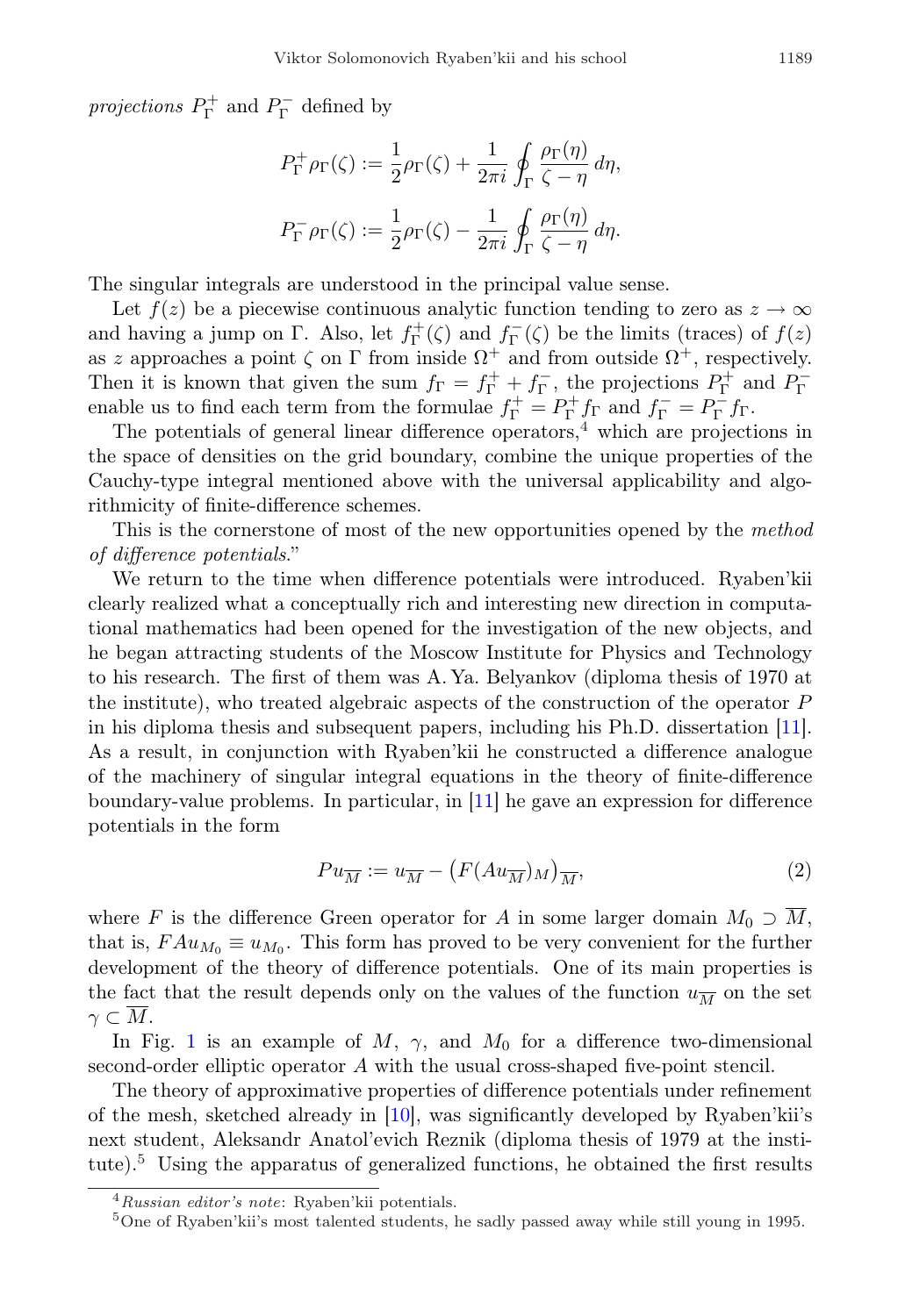

<span id="page-7-0"></span>Figure 1. The domains M (grid points inside the contour) and  $M_0$  (grid square) and the boundary  $\gamma$  (bullets) for an operator A with a five-point stencil;  $\overline{M} = M \cup \gamma$ .

on approximation of the potentials of general elliptic operators in the norms of Hölder and Sobolev spaces  $[12]$ ,  $[13]$ . His approach to the approximation of elliptic surface potentials was based on several ideas. The first idea was Ryaben'kii's 'supplementary idea', announced in 1976 at a conference dedicated to the 75th birthday of Academician Petrovsky (see [\[5\]](#page-20-0), Supplement, § 10), or more precisely, the part of that idea relating to the extension of the Cauchy data to the grid boundary. For definiteness let us consider a second-order elliptic operator L in a simply connected closed domain Ω with sufficiently smooth boundary Γ (for example, Γ can be the contour in Fig. [1\)](#page-7-0). The extension algorithm works as follows: for a pair of functions  $\{\nu, \partial \nu/\partial n\}$  that is the Cauchy data on Γ for some function  $\nu$ , Taylor's formula is used to construct a function  $u<sub>\gamma</sub>$  at points in the grid boundary  $\gamma$  corresponding to Γ:

<span id="page-7-2"></span>
$$
u_a := \nu(b) + r \frac{\partial \nu}{\partial n}(b),\tag{3}
$$

where  $a \in \gamma$  is the current point in  $\gamma, b \in \Gamma$  is the base of the normal dropped from a to Γ, and r is the length of the normal with the appropriate sign (depending on whether a is an exterior or interior point of  $\Omega$ ). It should be noted that with this definition of  $u_{\gamma}$  the meaning of multilayeredness of the boundary  $\gamma$  becomes intuitively clear: using functions on  $\gamma$  we can keep information about the entire vector of Cauchy data on Γ. Next, he used the idea of a unified representation for continuous and difference potentials in the form [\(2\)](#page-6-2). For example, for the simpleand double-layer potentials

<span id="page-7-1"></span>
$$
w_{\overline{\Omega}} = 0.5\rho_0 - \int_{\Gamma} \left( G\rho_1 - \frac{\partial G}{\partial n}\rho_0 \right) d\Gamma, \tag{4}
$$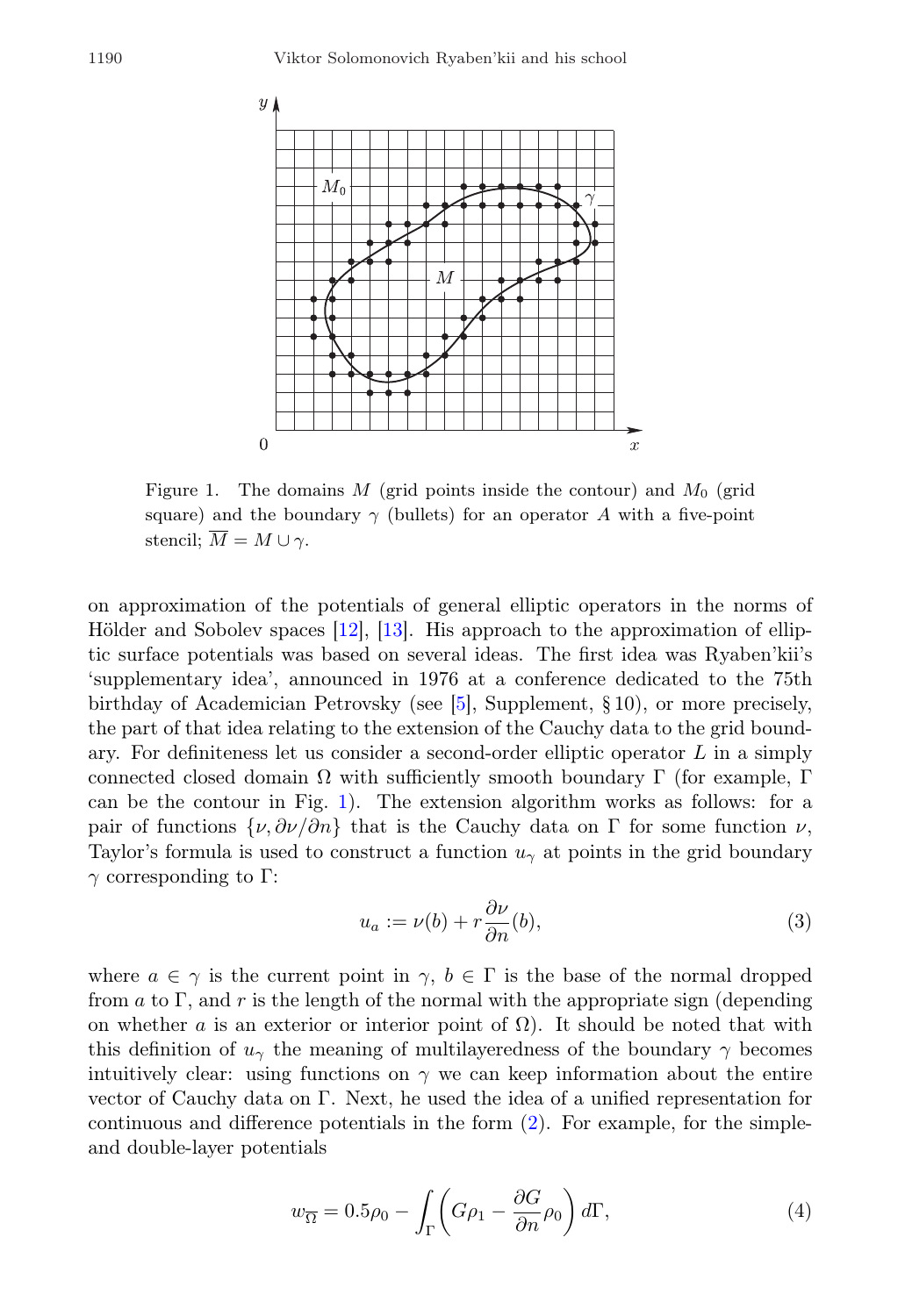with densities  $\rho_1$  and  $\rho_0$  and the Green's function G, the Green's identity gives the representation

<span id="page-8-2"></span>
$$
w_{\overline{\Omega}} = u_{\overline{\Omega}} - (G \ast (Lu_{\overline{\Omega}})_{\Omega})_{\overline{\Omega}},
$$
\n<sup>(5)</sup>

where u is an arbitrary function with the Cauchy data  $\{\rho_0, \rho_1\}$  and  $\overline{\Omega} = \Omega \cup \Gamma$ . Finally, the third idea was that the operation of convolution  $G * f$  can be approximated by solving the auxiliary difference problem

<span id="page-8-0"></span>
$$
Au = f_{M_0},
$$
  

$$
u \in U_0
$$
 (6)

in the larger domain  $M_0$ , where  $U_0$  is the subspace of functions on  $M_0$  that satisfy a certain homogeneous boundary condition.

*Remark* 1. The subspace  $U_0$  determines a particular Green's function in the set of all possible options: for instance, the homogeneous Dirichlet boundary condition corresponds to the Green's function of the Dirichlet problem in  $M_0$ , while we shall see below that more subtle conditions can correspond to the Green's function of the free space, the fundamental solution.

In fact, now we see how we can construct an algorithm approximating the poten-tials [\(4\)](#page-7-1) at points in  $\overline{M}$ : first we use the extension formula [\(3\)](#page-7-2) to construct the function  $u_{\gamma}$  on  $\gamma$  for the Cauchy data  $\{\rho_0, \rho_1\}$ , and then we use [\(2\)](#page-6-2), shifting the main difficulties to the process for solving the problem [\(6\)](#page-8-0); the function  $u_{\overline{M}}$  is extended by zero outside  $\gamma$ . Thus, we miraculously avoid the need to know the explicit form of the Green's function  $G$  and to calculate the convolution with singular kernels in [\(4\)](#page-7-1). In this way, by solving [\(6\)](#page-8-0) using, say, the multigrid method due to Radii Petrovich Fedorenko [\[14\]](#page-20-9) (who was a great friend of Ryaben'kii and his neighbour both in their apartment house and at work: their desks were in the same office) or another 'fast' numerical method, we can approximate the potentials of arbitrary elliptic operators with variable coefficients with the same degree of numerical efficiency. If in the above algorithm we confine ourselves to the second part, that is, to the formula  $(2)$ , then we obtain just an algorithm for calculating difference potentials for an arbitrary grid function  $\gamma$  without knowing  $F^6$  $F^6$ .

<span id="page-8-3"></span>Remark 2. The approximative properties of difference potentials agree with the order of accuracy of the extension of the Cauchy data to  $\gamma$ . Clearly, the extension [\(3\)](#page-7-2) is the simplest (zero-order) approximation of the solution of the Cauchy problem in a small neighbourhood of  $\Gamma$  for the equation  $L\nu = 0$ . The approximations next in order are obtained by adding new terms of the Taylor series, which are recursively calculated from the tangential derivatives of the Cauchy data using the conditions  $\partial^k$  $\frac{\partial}{\partial n^k}(L\nu) = 0, k = 0, 1, 2, \ldots$  The parameter k determines the indices of the  $H$  $\ddot{\text{old}}$  and Sobolev spaces in which the estimates of approximations are computed.

<span id="page-8-1"></span><sup>6</sup>This construction has become a classical component of the theory of difference potentials. However, for instance, I. L. Sofronov recalls how in his student years, after managing to immerse himself deeply in the theory of inner boundary conditions and understand all the intricacies of the problem of finding difference fundamental solutions, he heard from the 'chief' that difference potentials could now be calculated without producing these solutions. This news made a very strong impression on him, and he almost had doubts about whether it could be true.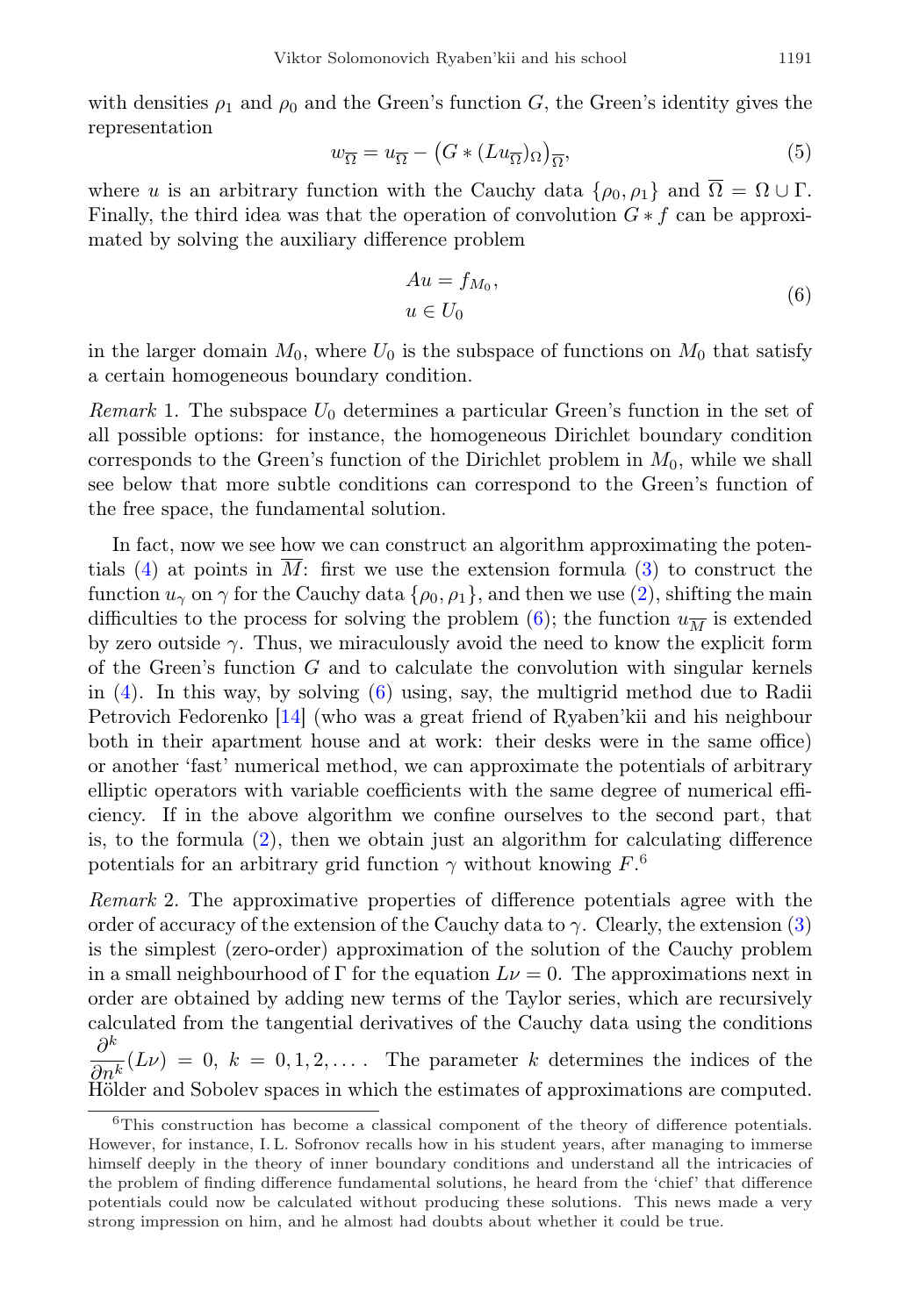The importance of the above scheme for computing difference potentials and the importance of the method for approximating classical potentials can undoubtedly be compared with the importance of the very idea of difference potentials. It was due to the joint efforts of Ryaben'kii himself and his first students Belyankov and Reznik to solve these problems that difference potentials found their way into common practice in computations. It is a significant feature of these constructions that continuous potentials can be approximated algorithmically in a rather natural and routine way, and without having to use Green's functions or to calculate singular surface integrals.

The algebraic aspect of the construction of difference potentials is beautiful and very attractive. For more than 40 years since he thought of the operator  $P$ , Pyaben'kii has been repeatedly returning to this subject. He introduced the concept of the *clear trace* of a function  $u_{\gamma}$ . The clear trace allows one to control the parametrization of the set of difference potentials  $Pu_{\gamma}$  by means of the kernel of P (recall that  $P$  is a projection, whose kernel has dimension equal approximately to half the number of points in  $\gamma$ ). His investigations in the early 1980s resulted in the construction of and the theory of difference potentials for general linear systems of difference equations on abstract grids. On the other hand, it turned out that this algebraic formalism could be carried over also to linear differential operators and boundary-value problems. Thus, the 'finite-difference' theory prompted the development of a similar 'continuous' theory (although Ryaben'kii was of course thinking about the two formalisms at the same time: the first publications on both subjects, [\[15\]](#page-21-0) and [\[16\]](#page-21-1), appeared in the same year 1983). This led to the creation of a general construction of surface potentials and projections for differential operators on the basis of the definition  $(5)$ . It was presented in developed form in  $[17]$  (see also [\[18\]](#page-21-3)) and covered the Plemelj–Sokhotskii equations, Calderón–Seeley boundary potentials (projections), classical potentials, and Green's formulae as special cases. Some time later M. I. Lazarev, Ryaben'kii's colleague and close friend, focused on the algebraic aspects of the notion of a clear trace, the notion of a potential with density in the space of clear traces, and the notion of boundary equations with projections, as they were considered in [\[17\]](#page-21-2). He defined a partial ordering in the set of all possible constructions of clear traces and defined the minimal clear trace [\[19\]](#page-21-4). Recently, Ryaben'kii returned to the algebra of difference potentials and proposed constructions enabling a parametrization of the whole family of difference potentials. These results are a further step along the road to formalizing the selection of a difference potential which is adequate to the aims of its use.

Now we look at some areas where the theory of difference potentials is applied.

1) Since they were introduced, the use of boundary potentials has been focused on boundary-value problems of mathematical physics. For many years Ryaben'kii worked together with his students and colleagues on the development of sufficiently 'universal' techniques which would enable them to get fast difference algorithms on rectangular grids for curvilinear domains, based on the reduction [\(1\)](#page-5-0). In the early 1980s they finally developed such a scheme, tested it in several problems [\[13\]](#page-20-8), [\[20\]](#page-21-5), and published it in [\[21\]](#page-21-6). We will describe the main components and features of this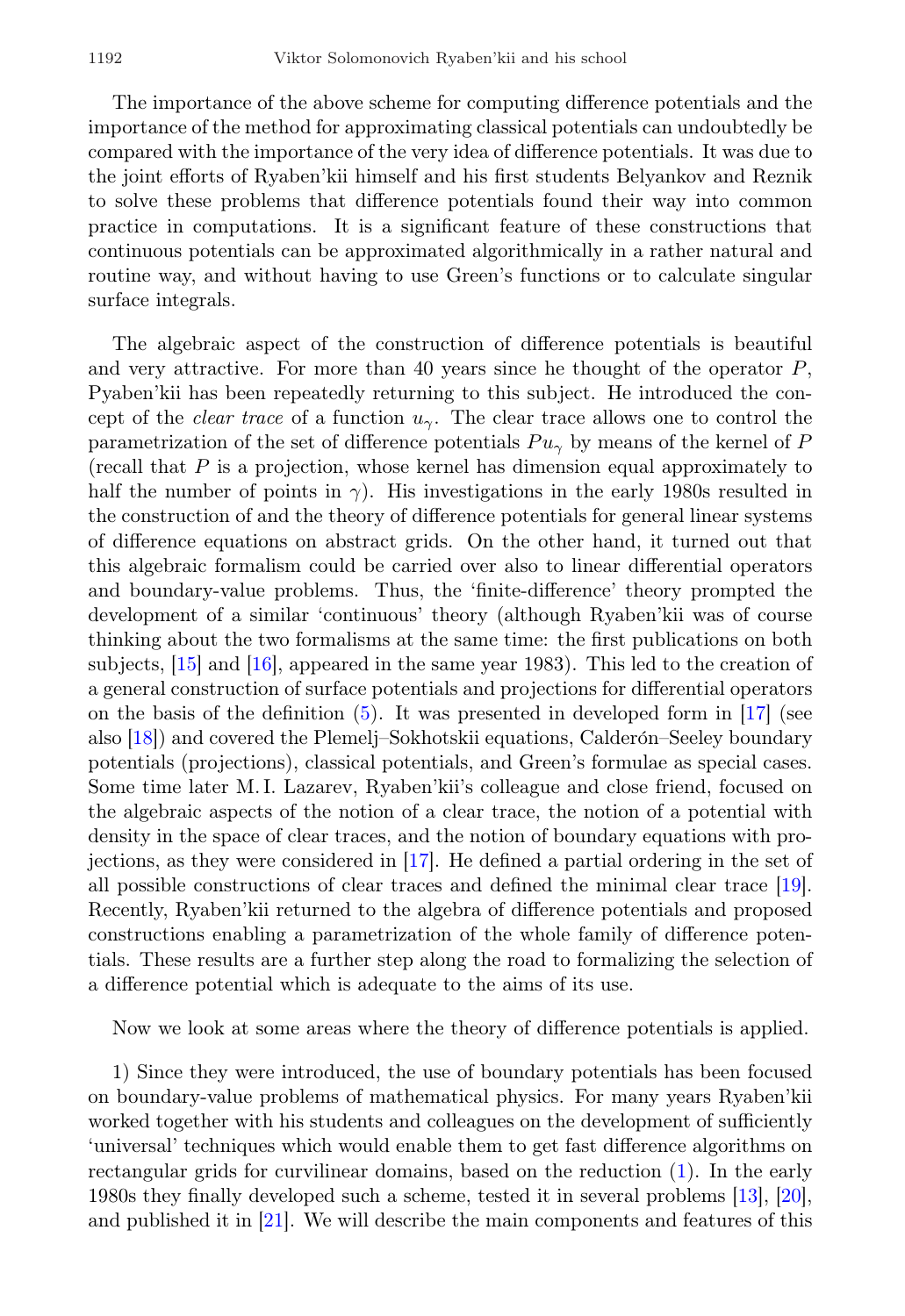scheme using the example of the boundary-value problem

<span id="page-10-0"></span>
$$
\begin{cases}\nLu = 0 & \text{in } \Omega, \\
l\left(u, \frac{\partial u}{\partial n}\right) = f & \text{on } \Gamma,\n\end{cases}
$$
\n(7)

where the operator L and the domain  $\Omega$  with curvilinear boundary  $\Gamma$  are as introduced above, and l can be any boundary-value operator, provided that the problem [\(7\)](#page-10-0) is well posed. We start by constructing the difference potential. To do this we put  $\Omega$  in a parallelepiped  $\Omega_0$  and introduce a uniform rectangular grid in  $\Omega_0$ . This is the domain  $M_0$  on which we approximate L by an operator A. Using the formalism of difference potentials, we define the grid boundary  $\gamma$  and then the operator P by the formula  $(2)$ . Further, we represent the unknown functions u and  $\partial u/\partial n$  by their values at the points of some set (grid) S on Γ; let d be the vector of these values. Interpolating d to u and  $\partial u/\partial n$  on the whole of  $\Gamma$  by splines, we use [\(3\)](#page-7-2) to construct an operator Π extending the Cauchy data from  $\Gamma$  to  $\gamma$ :  $u_{\gamma} = \Pi \overline{d}$  (see Remark [2](#page-8-3) concerning the accuracy). Finally, introducing Euclidean norms  $U_{\gamma}$  and  $U_{S}$  on  $\gamma$  and S in terms of the sums of squares of the values of the functions and, if necessary, the sums of the squares of their first difference quotients, we state the discrete problem of minimizing the sum of two discrepancies by choosing an appropriate  $\overline{d}$ :

<span id="page-10-1"></span>
$$
\|\Pi \overline{d} - P\Pi \overline{d}\|_{U_{\gamma}}^2 + \|l\|_{S}\overline{d} - f_{S}\|_{U_{S}}^2 \to \min_{\overline{d}}.
$$
 (8)

The first term corresponds to the inner boundary conditions on  $\gamma$  (see [\(1\)](#page-5-0)), and the second approximates the boundary conditions on  $\Gamma$ . Clearly, the problem [\(8\)](#page-10-1) corresponds to an Euler–Lagrange equation, a system of linear equations with a self-adjoint matrix. Solving this system using the conjugate gradient method, we find the required values of u and  $\partial u/\partial n$  on S.

Let us list the main properties of the above algorithm.

(i) It is indeed universal with respect to the boundary-value operator  $l$ : we need not invent separate methods each time for approximation on a rectangular grid for different types of l, separate methods to include these operators in the difference scheme in the interior of the domain or for an efficient solution of the resulting system of equations. For  $(8)$  the operator l is approximated at points in the original curvilinear boundary.

(ii) There is no need to adapt the rectangular grid to the curvilinear boundary, because the relation between functions on  $\gamma$  and S is realized in a unified way, by the constructive algorithm for extending the Cauchy data that was implemented in the construction of the operator Π.

(iii) The limiting problem  $(8)$  obtained by letting the step size of the grids in  $M_0$ and  $S$  tend to zero is solvable if and only if the original problem  $(7)$  is. This is important, for instance, in the case of the Helmholtz equation. It is known that using the method of boundary integral equations to reduce boundary-value problems to equations on the boundary for the Helmholtz equation can lead to the situation when the resulting operator of the boundary integral equations has no inverse for some frequencies (so-called inner resonances), although the original boundary-value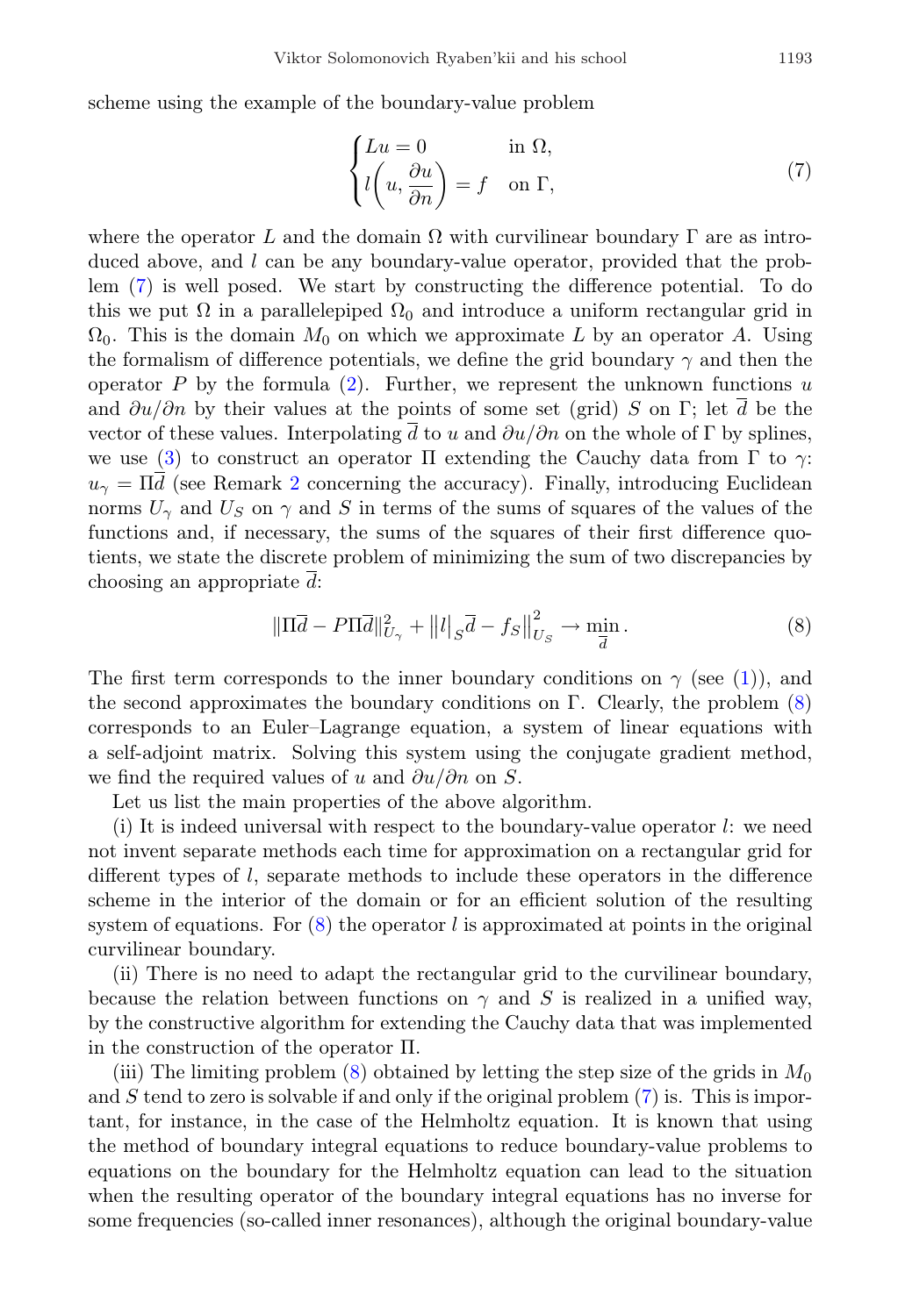problem is well solvable. In the case of equation [\(8\)](#page-10-1), which, like boundary integral equations, reduces the original problem to equations on the boundary, there is no such problem: as already noted, the difference potential [\(2\)](#page-6-2) is an approximation of the Calderón–Seeley potential, so  $(8)$  can keep the solvability properties of the original problem.

(iv) The behaviour of the condition number of the Euler–Lagrange equation for [\(8\)](#page-10-1) when the step size of the grid decreases depends essentially on the norms  $U_{\gamma}$  and  $U_{\gamma}$ . The theory of elliptic boundary-value problems suggests that we must take the derivatives into account in order to have 'correct' norms. For such a choice of norms we avoid the situation when the condition number, and therefore also the rate of convergence of the iterative method, depends on the step size.

(v) In the main, the time consumption and memory usage at each iteration are determined by the resources used for solving  $(6)$  in  $M_0$ , that is, they compare, for instance, to those for the multigrid method (if we do not use some even more efficient method).

Remark 3. Property (i) is directly and fairly deeply connected with the fact that the boundary  $\gamma$  of the grid domain is multilayered. In analyzing the strong and weak aspects of the above algorithm, Sofronov proposed another approach [\[22\]](#page-21-7) to the solution of regular elliptic problems on rectangular grids in curvilinear domains using difference potentials. In it, the original elliptic problem is first transformed into an equation with a zero-order self-adjoint pseudodifferential operator acting in a Hilbert space which is a product of weighted Sobolev spaces. Then this operator is approximated on the rectangular grid, where the unknown functions are taken at points in  $M \cup \gamma$ ; here difference potentials are used as preconditioners, which ensures the zero order of the corresponding self-adjoint discrete operator in a finite-dimensional Hilbert space.

2) The choice of the subspace  $U_0$  on  $M_0$  for the calculation of the difference potential [\(2\)](#page-6-2) is a significant degree of freedom, which must be used wisely. When we discuss inner problems  $(\Omega)$  is bounded), the main criterion is a fast and reliable solution of  $(6)$ ; so, as we have already indicated,  $U_0$  can, for instance, correspond to homogeneous Dirichlet conditions. However, for solving outer problems we need to construct  $U_0$  so as to have the correct asymptotic behaviour of the difference potential at infinity. In 1982 Ryaben'kii interested his next student Sofronov (diploma thesis of 1981 at the Moscow Institute for Physics and Technology) in these problems. As a result, they found an appropriate difference potential and constructed an algorithm for solving outer problems for the Helmholtz equation [\[20\]](#page-21-5), [\[23\]](#page-21-8), based on Ryaben'kii's idea of using for the definition of  $U_0$  the so-called partial conditions which are obtained via Hankel functions from the well-known representations of the general solution of the Helmholtz equation in a far field as Fourier series in spherical harmonics. In these constructions the domain  $\Omega_0$  is a sphere or a spherical shell, and the problem is stated in spherical coordinates.[7](#page-11-0) The resulting difference potential approximates the solutions of the Helmholtz equation with Sommerfeld conditions

<span id="page-11-0"></span><sup>7</sup>We remark that conditions of this type were later significantly developed by many authors and came to be called DtN (Dirichlet-to-Neumann) maps in the theory of non-reflecting artificial boundary conditions.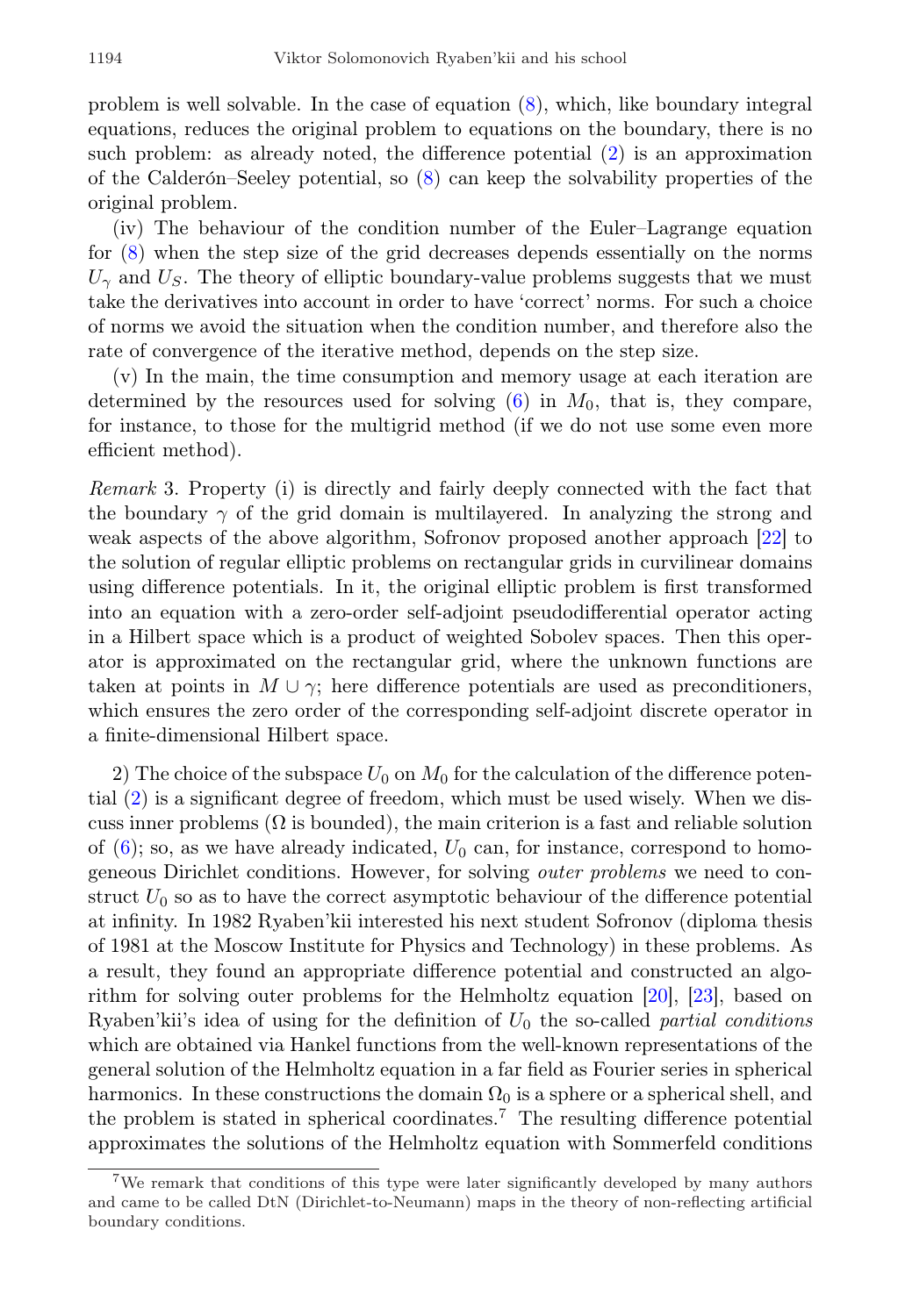at infinity with the required accuracy, and its calculation is algorithmically just as simple as in the case of  $U_0$  determined by the Dirichlet condition.

With the goal of extending these preliminary results on the construction of difference potentials for outer problems to the broadest possible classes of problems, Ryaben'kii subsequently developed the entirely original idea of constructing difference operators for non-reflecting artificial boundary conditions for steady-state problems on the basis of difference potentials. It is actually based on a well-known fact in the theory of difference potentials: if  $\gamma$  is the (open) outer boundary of the grid computational domain, then the equation  $(Pu_{\gamma})_{\gamma}-u_{\gamma}=0$  with the operator P constructed from the difference fundamental solution will provide one of the possible forms for expressing the required non-reflecting artificial boundary conditions. These non-local relations for  $u_\gamma$  replace in an *equivalent way* the homogeneous equation for the original difference operator on the discarded infinite grid domain (that is, such non-reflecting artificial boundary conditions are exact in the finite-difference sense). Among important components of this circle of ideas we can name first of all an approach to an economical calculation of the vectors  $(Pu_{\gamma})_{\gamma}$ and, second, expressions for the resulting non-reflecting artificial boundary conditions which are more convenient for calculations. Ryaben'kii approached the realization of these ideas at the end of the 1980s, in joint papers with his new generation of students, S. V. Tsynkov (diploma thesis of 1989 at the Moscow Institute for Physics and Technology), M. N. Mishkov (diploma thesis of 1991 at the same institute), and V. A. Torgashev (diploma thesis of 1993 at the same institute). In [\[24\]](#page-21-9)–[\[30\]](#page-22-0) they developed techniques for the approximate calculation of the vectors  $Pu_\gamma$  with prescribed behaviour at infinity for various equations of mathematical physics. These techniques use the principle of limiting absorption by adding terms containing a small parameter to the original equations in order to single out the required asymptotic terms and reduce the size of  $M_0$ . As regards the expressions for non-reflecting artificial boundary conditions which can conveniently be used in algorithms solving the equations inside the computational domain, they can be obtained from the condition  $(P u_{\gamma})_{\gamma} - u_{\gamma} = 0$ , by partitioning the multilayer boundary  $\gamma$  into an outer layer and an inner layer and by constructing an operator interpolating the values of the solution on the outer layer from its values on the inner layer.

It should be noted that we need significant resources to construct the approximations required in the equation  $(Pu_{\gamma})_{\gamma}-u_{\gamma}=0$ . We can spare the resources needed for the calculation and use of the difference potentials if we find a convenient parametrization of the space of densities which will enable us to eliminate the kernel. D. S. Kamenetskii (diploma thesis of 1989 at the Moscow Institute for Physics and Technology), another student of Ryaben'kii, considered questions of a single-valued parametrization of the solution set of the general homogeneous difference equation by means of difference potentials with densities of various forms, and he investigated methods for constructing so-called independent inner boundary conditions and generalized Poincaré–Steklov difference operators  $[31]$ ,  $[32]$ . Also, Tsynkov's results in [\[33\]](#page-22-3) are relevant here: there he used an example of a two-layer boundary  $\gamma$  (see Fig. [1\)](#page-7-0) to express the densities of difference potentials which are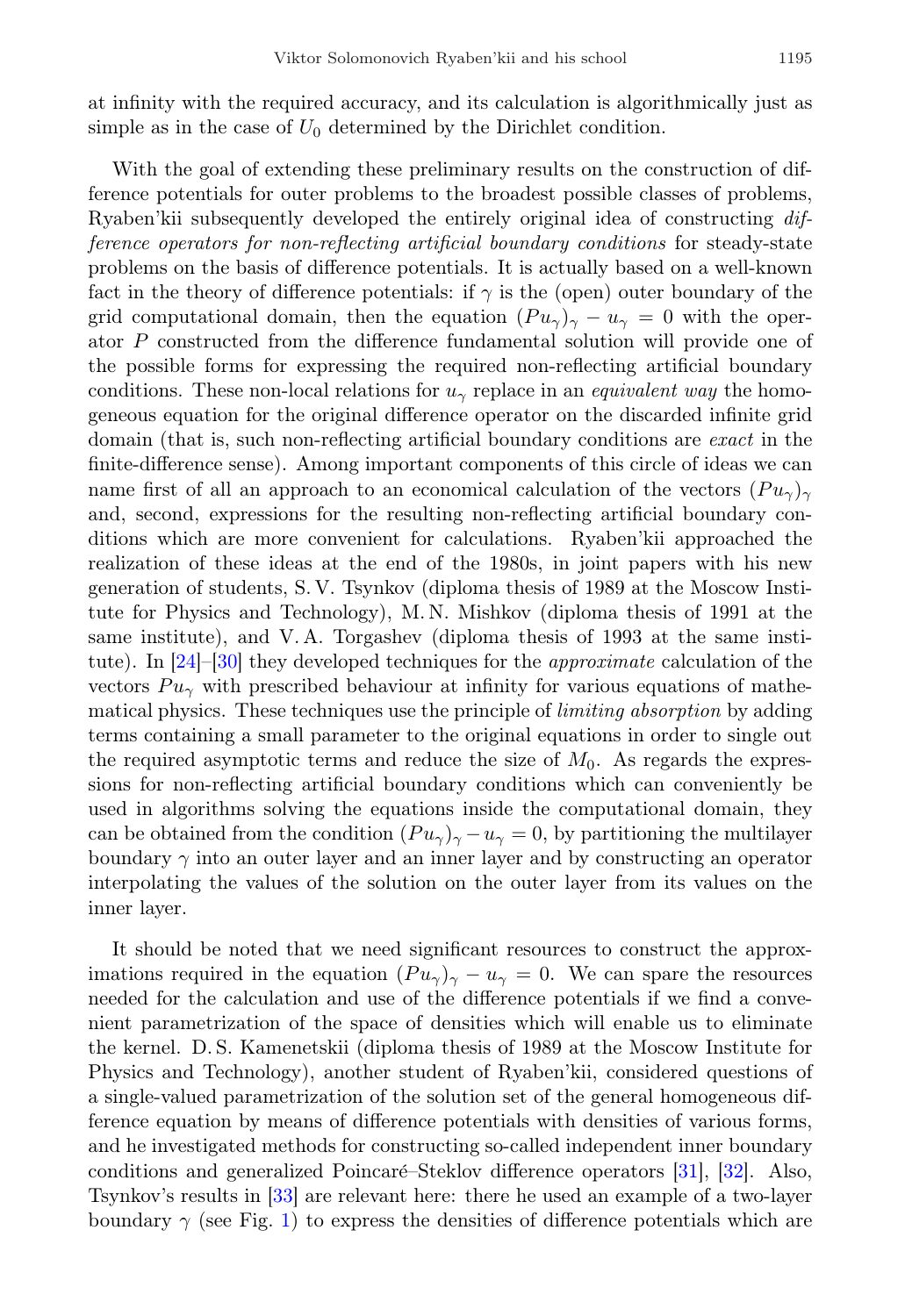analogous to the densities of the single- and double-layer potentials for second-order differential operators.

It is an important argument for the use of operators of non-reflecting artificial boundary conditions constructed on the basis of difference potentials that they are usually meant for repeated computations in problems of the same type. These computations must reflect variations of the parameters (for example, the variation in the geometry of a body in diffraction or flow problems, the set of different right-hand sides, and so on) which affect the equations in the interior of the computational domain, but do not require new computations of the operators of non-reflecting artificial boundary conditions. Therefore, only the computational resources necessary for the use of the operators already constructed are important, and these are 'compensated with surplus' by the high accuracy of the non-reflecting artificial boundary conditions and the sharp reduction in the size of the computational domain (in comparison to the usually asymptotic boundary conditions at infinity).

An instructive example is given by Tsynkov's results in [\[34\]](#page-22-4)–[\[39\]](#page-23-0), where in problems of steady flows he used the approach proposed by himself and Ryaben'kii for constructing non-reflecting artificial boundary conditions on the basis of difference potentials. In designing the required non-reflecting artificial boundary conditions and realizing them using the codes FLOMG and TLNS3D developed by NASA for scientific and industrial calculations, he verified their efficiency in many test calculations for variations of the geometry of the objects placed in the flow (profiles, wings, and oblong bodies with jet propulsion), the Mach numbers of the incident flow, the size of the computational domain, the mesh of the grid, and so on. The two-dimensional code FLOMG is used for the integration of both the complete Navier–Stokes system and the system of equations in the thin layer approximation. The code TLNS3D was designed specifically for the thin layer equations. Both are based on finite-difference schemes with symmetric differences in the space variables and with artificial first- and third-order dissipation. The standard method for stating the far field conditions for both codes is to use certain local conditions on the outer boundary. This method is based on the assumption that the flow is 'almost one-dimensional' far away from the body, and also on a corresponding analysis of the input and output characteristics arising when time is introduced (a stationary solution is interpreted as a result of establishment). Tsynkov's experiments showed that the new non-reflecting artificial boundary conditions on the basis of difference potentials not only always reduce (up to a factor of three) the time required for calculations of the same accuracy, but also improve the stability of the calculations and produce stationary solutions in some cases when the calculations using the original codes have produced non-physical oscillations.

3) So far we have focused on elliptic equations of mathematical physics, although the theory of difference potentials also encompasses non-stationary problems. In the very beginning of the 1990s Ryaben'kii formulated the main constructions of non-reflecting artificial boundary conditions on the basis of difference potentials for explicit difference schemes [\[40\]](#page-23-1) and suggested that Sofronov look at the case of a wave equation with constant coefficients in order to concretize the corresponding constructions. The first results of calculations of a difference fundamental solution using a standard second-order central-difference scheme were baffling: strong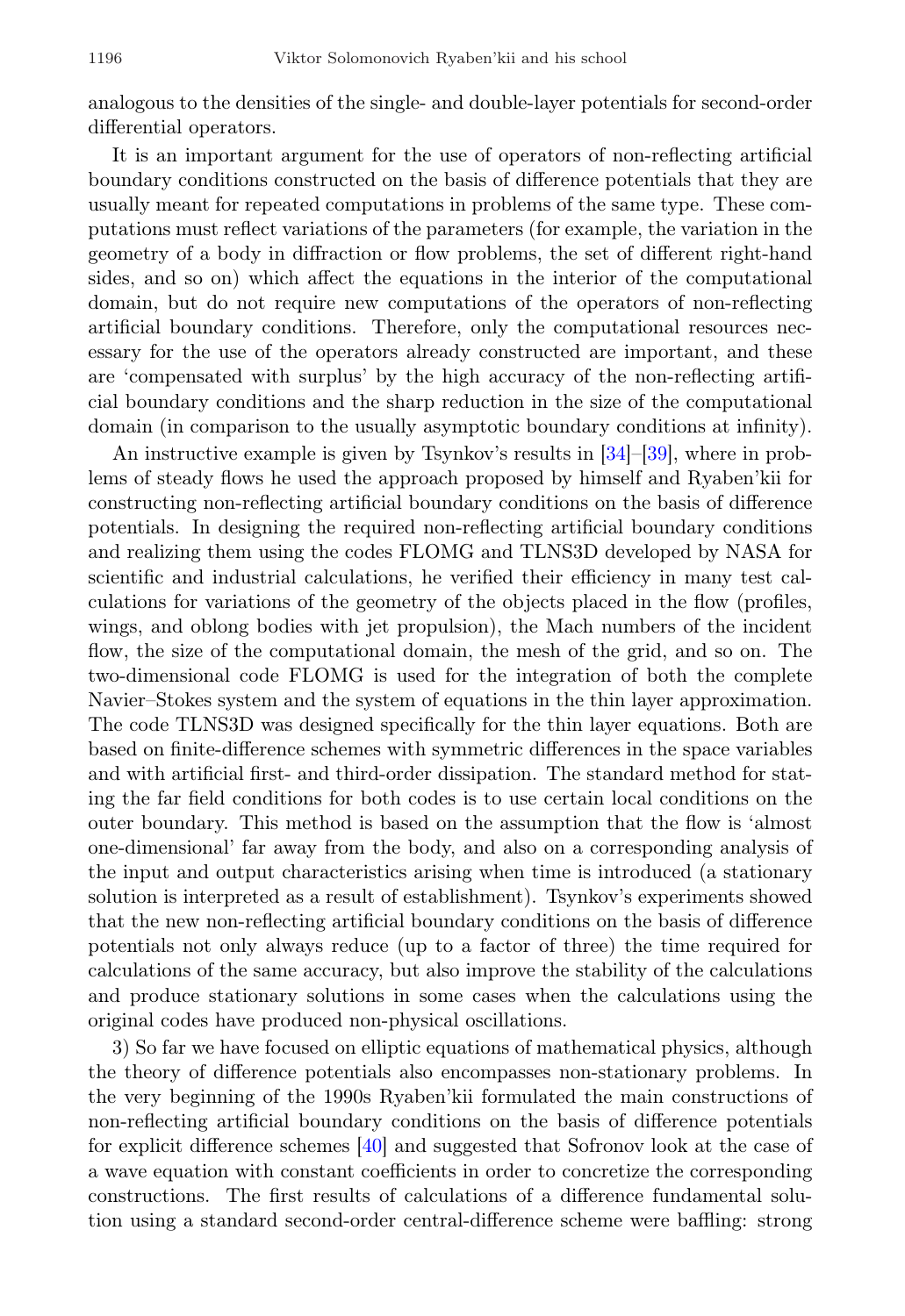oscillations, the absence of grid convergence in a neighbourhood of the front, and so on. To sort all this out, it was necessary to turn to analytic methods, which quite unexpectedly resulted in very different solutions of the problem, namely, to the development of analytic and quasi-analytic transparent boundary conditions.

The transparent boundary conditions proposed by Sofronov [\[41\]](#page-23-2), [\[42\]](#page-23-3) for the wave equation have the following form on the sphere and the circle  $(d = 3, 2)$ :

$$
\frac{\partial u}{\partial t} + \frac{\partial u}{\partial r} + 0.5(d-1)\frac{u}{r} - Q^{-1}{B_k^*}Qu = 0,
$$

where  $Q$  and  $Q^{-1}$  are the operators of the direct and inverse Fourier transformation in the spherical or trigonometric basis, and  ${B<sub>k</sub><sup>*</sup>}$  denotes a diagonal matrix of time-convolution operators that acts on the vector of Fourier coefficients  $(k$  is the index of a component). The convolution kernels  $B_k(t)$  are known and in practical applications are approximated by sums of exponentials:

$$
\mathcal{B}_k(t) \approx \sum_{l=1}^{L_k} a_{l,k} e^{b_{l,k}t}, \qquad \text{Re}\, b_{l,k} \leqslant 0.
$$

In discretizing transparent boundary conditions this approach enables one to achieve an arbitrary accuracy by taking the appropriate number of Fourier harmonics and the corresponding approximations of  $B_k(t)$ . On the other hand, it is economical in what concerns the memory resources and the number of operations, because convolution with exponentials is carried out using recurrence formulae. Transparent boundary conditions for some other equations were elaborated in [\[43\]](#page-23-4)–[\[46\]](#page-23-5) and other papers. For anisotropic and inhomogeneous media quasi-analytic transparent boundary conditions were developed in [\[47\]](#page-23-6), [\[48\]](#page-23-7), where the corresponding matrix  ${B_{k,l}^*}$  is full and its matrix elements are found numerically. In addition, analytic truncated transparent boundary conditions have been proposed [\[49\]](#page-23-8) in which there is no operator of time convolution.

Now we return to the problem of constructing a difference fundamental solution for a wave equation with constant coefficients. It could nevertheless be solved thanks to V. I. Turchaninov's investigations [\[50\]](#page-24-0). It turned out that once we have replaced the point-mass delta function on the right-hand side of the wave equation by some infinitely smooth 'cap' with compact support that simulates the delta function, the difference solution starts tending to zero outside the front of the fundamental solution, and at a much higher rate than prescribed by the second order of the difference scheme. In this way it became possible to use the presence of lacunas, something inherent to solutions of the wave equation, and to construct non-reflecting artificial boundary conditions on the outer open boundary of the computational domain which are virtually exact in the finite-difference sense, using fixed memory resources and a fixed number of operations in the computation at each time step [\[51\]](#page-24-1)–[\[54\]](#page-24-2). These resources are proportional to the number of grid points in the computational domain, because the auxiliary domain introduced for the 'accommodation' of the non-reflecting artificial boundary conditions has a fixed diameter (approximately three times as big as the original computational domain).

Subsequently, this approach was significantly developed for various applications by Tsynkov and his colleagues [\[55\]](#page-24-3)–[\[58\]](#page-24-4) and was generalized to quasi-lacunas of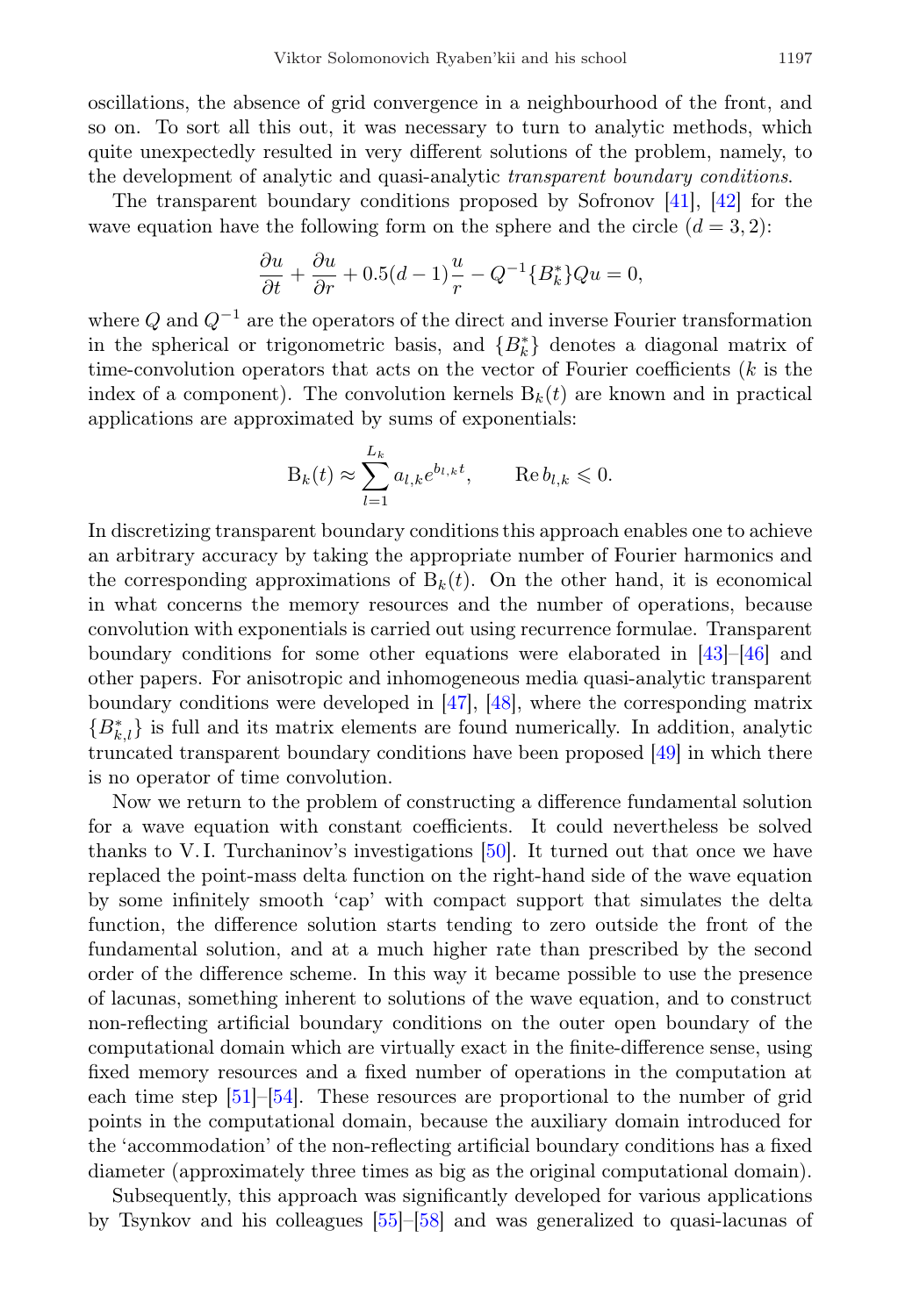Maxwell's equations, when the solution behind the wave tail is stationary, but not necessarily zero [\[59\]](#page-24-5), [\[60\]](#page-24-6).

4) Ryaben'kii has always been very attentive to the efficiency of calculations. When multiprocessor systems appeared, the degree of parallelism of the computations became a most important characteristic of algorithms. The use of rectangular grids and finite differences in the original formulations of the theory of difference potentials makes possible a very efficient organization of high-performance computing. On the other hand, the standard approach to parallelism is to partition the physical and the computational domains. Ryaben'kii moved in this direction at the end of the 1990s, together with his student Y. Yu. Epshteyn and Turchaninov. Their first results confirmed the efficiency of their prospective approach to the construction of an algorithm for solving the problem using the method of difference potentials in a composite domain. They proposed algorithms [\[61\]](#page-24-7), [\[62\]](#page-24-8) which construct separate, not harmonized (rectangular) grids in different subdomains. The boundary and interface conditions are approximated directly on the physical boundaries themselves with the use of the operator described above which connects the Cauchy data with functions on the grid boundaries of the subdomains.

Another source of economy of computer memory and number of operations is improvement of the order of approximation of the difference scheme operators, and therefore also of the difference potential operators. In developing the method of difference potentials in this direction, Tsynkov and his colleagues have designed efficient algorithms for high-order approximations of solutions of the Helmholtz equation [\[63\]](#page-24-9)–[\[66\]](#page-25-0) on the basis of the compact schemes of the fourth order of accuracy previously proposed [\[67\]](#page-25-1), [\[68\]](#page-25-2). We remark that these compact schemes for difference potentials are attractive also because they keep the boundary  $\gamma$  two-layered, in contrast to the four-layer grid boundary  $\gamma$  used for central-difference schemes of the fourth order. (However, Epshteyn and coauthors [\[69\]](#page-25-3), [\[70\]](#page-25-4) showed that in the design of algorithms with difference potentials for composite domains which are based on such central-difference schemes the additional layers of  $\gamma$  do not introduce fundamental difficulties.)

5) In the early 1990s Aleksei Valerievich Zabrodin, the head of a department at the Institute of Applied Mathematics and a close friend of Ryaben'kii who was one of the first enthusiasts in the development of Russian multiprocessor computer systems and parallel programming techniques, suggested that Ryaben'kii look at the problem of active shielding of physical fields. Ryaben'kii was immediately intrigued by this subject: he intuitively felt that difference potentials could be of great use there. In fact, the trace of a function on a grid boundary carries all the necessary and sufficient information for the recovery in the shielded region of just the field generated by the outside sources (and therefore the theory of difference potentials enables us to simulate this field and then to subtract it). Of course, in creating his algorithm Ryaben'kii's main care was the practical realization of the mathematical model by means of available physical gadgets and measurements. For instance, approaches involving the necessity of using information about the properties of the medium in the protected regions were immediately abandoned. Several months were spent obtaining the required formulae, and they turned out to be so simple that it was difficult to believe in the prospects they opened. Ryaben'kii published these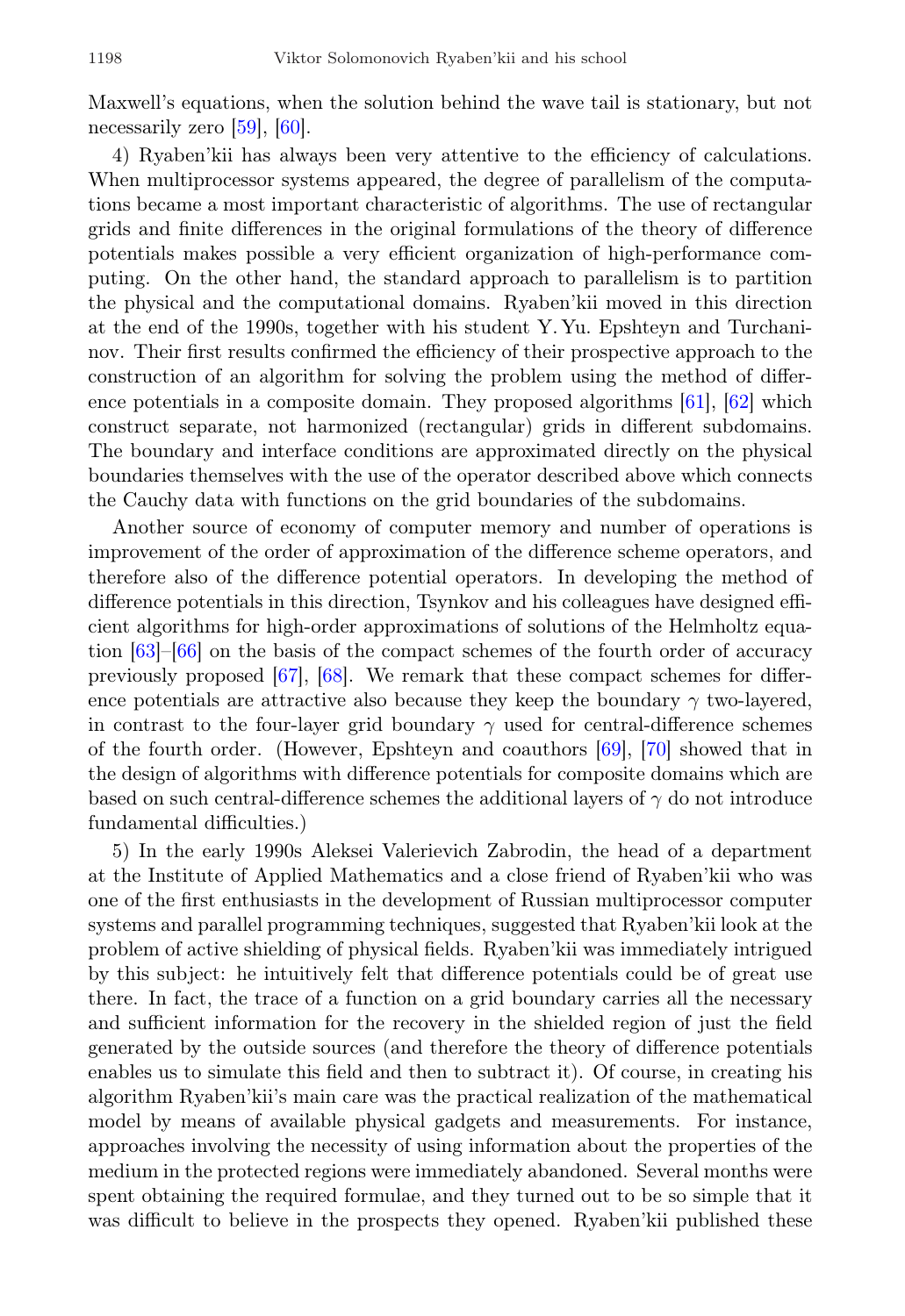first theoretical results as two short notes [\[71\]](#page-25-5) and [\[72\]](#page-25-6). They marked the beginning of a new direction in the well-known problem of active shielding of a given region of space from outside sources of noise, and they contained the main construction in the use of Cauchy-type difference potentials for these purposes.

For definiteness let us consider acoustic fields. By a 'sound' we will mean a useful field in the shielded region, and by a 'noise' we will mean a parasitic field which penetrates from an adjacent region across the boundary between the regions (one example is a room with a window looking out at a noisy street). We recall that the mathematical aspect of the problem of constructing an active screening system (a problem which has been studied for more than 50 years) consists mainly in describing  $a$ ) a system of additional sound sources located on the boundary of the shielded region which dampen the noise penetrating from the open part of the common boundary with the outside region, that is, which protect silence in the given subregion, and  $b$ ) a control of this system. The new problem considered by Ryaben'kii consisted in protecting from outside noise not silence but an arbitrary useful sound in the given subdomain.

We have already seen that the apparatus of difference potentials uses certain special grid sets. Let us introduce some notation:  $M$  is the shielded grid domain (the room),  $M^-$  is the adjacent grid domain (the street), and  $\gamma$  is the multilayer grid interface between these regions (the window opening). We assume that the acoustic field is described by finite-difference equations in these domains. The formulae for active control constructed in [\[71\]](#page-25-5) and [\[72\]](#page-25-6) on the basis of Cauchy-type difference potentials, applied to a time-periodic acoustic field, have some advantages over all the previously known mathematical models of active shielding systems, because they possess a combination of the following properties.

1. In M not only is the noise cancelled, but also the sound produced in this region is preserved. In other words, the acoustic field in  $M$  becomes the same as it is when the noise sources in  $M^-$  are shut off. Moreover, for the sound sources in M even the reflections (echoes) from obstacles in  $M^-$  transmitted through  $\gamma$  are preserved.

2. The proposed algorithm of active shielding operates with the values of the total acoustic field at points in  $\gamma$  that is produced by sources both in  $M^-$  and in M. Of course, this simplifies signal measuring and processing.

3. For use of the algorithm it is necessary to know the properties of the acoustic medium only in the immediate vicinity of the grid boundary  $\gamma$ . In particular, the shape of the composite region and the conditions on its outer boundary are irrelevant, and we do not need to know the location and strength of the sound and noise sources, nor the state of the medium away from the grid boundary.

The periodic dependence of the field on time treated by the theory in [\[71\]](#page-25-5) and [\[72\]](#page-25-6) can have a simple harmonic form (the Helmholtz equation) or can be produced by some repeating process. In the latter case we can proceed as follows: store in memory the values of the field at the points in  $\gamma$  during the first run of the process, calculate the required control, and then use it at each repetition.

The universal results of the approach proposed in the pioneering paper [\[71\]](#page-25-5) have served as the basis for numerous investigations in this direction carried out by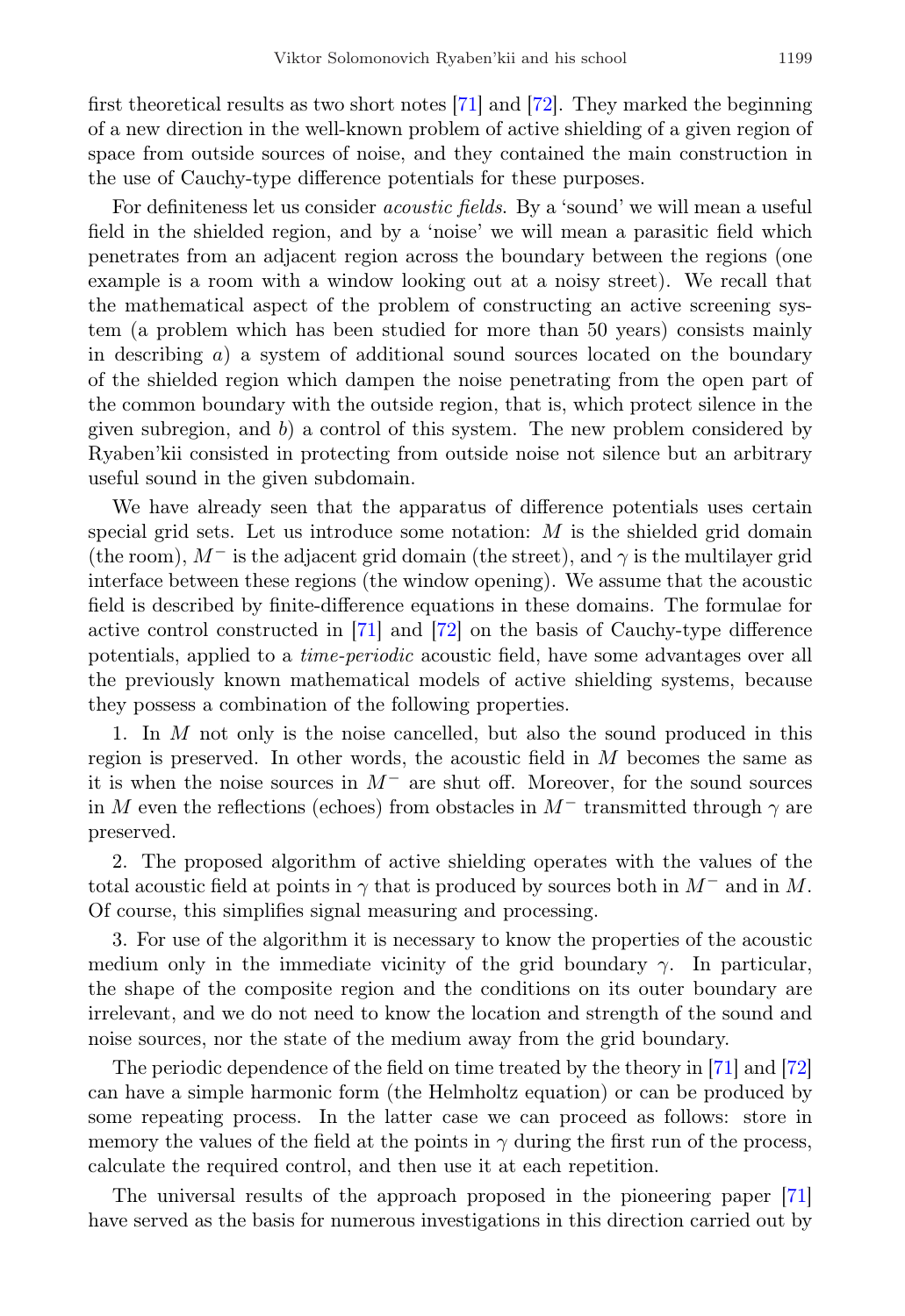Ryaben'kii and his colleagues R. I. Veitsman, E. V. Zinov'ev, Tsynkov, S. V. Utyuzhnikov, and their students and colleagues, who have developed and used them for diverse applications (see, for instance, [\[73\]](#page-25-7)–[\[83\]](#page-26-0)).

In 2005 Ryaben'kii visited the University of Manchester at the invitation of Utyuzhnikov. As a result of his lectures at seminars and many conversations, he and Utyuzhnikov decided to build a laboratory facility for active noise control on the basis of the universal algorithm in [\[71\]](#page-25-5), specialized for the case of one-dimensional acoustic difference equations. Experiments at the facility in Manchester constructed under Utyuzhnikov's leadership [\[84\]](#page-26-1) have validated the theoretical predictions in [\[71\]](#page-25-5).

For all the merits of active screening systems based on [\[71\]](#page-25-5), one cannot use this algorithm to control stochastic acoustic processes in real time, that is, in the situation when at the current moment of time  $t = T$  one does not have information about the variable shape of the region and the sources of noise and sound for  $t \geqslant T$ . We can also add here the following restrictions (which we formulate for the 'room-window-street' situation): a) the microphones and sound emitters must be placed in the 'window opening', that is, close to  $\gamma$ ; b) the required control algorithm must use for  $t = T$  only the information about the total acoustic field on the time interval  $0 \leq t \leq T$ .

Many years of speculations on this and similar problems of real-time control of stochastic processes led Ryaben'kii to the following conclusions.

1. The protected region M cannot be completely shielded from the noise from M<sup>−</sup>, because the required control is underdetermined in view of the restrictions on the available information in the vicinity of  $\gamma$ .

2. Nevertheless, it is possible to reduce the noise in  $M$  by any prescribed factor  $n$ .

The corresponding theory and algorithm were presented in [\[85\]](#page-26-2)–[\[89\]](#page-26-3). The gist of this algorithm is that the information not available for control about the acoustic conditions away from the window that change with time (moving objects, temperature, rain, snow, sound sources, and so on) arrives to the window opening as weak noise (for large  $n$ ) which is preserved because of the abandonment of the goal of total noise cancellation. In essence, this implements the idea of location by means of weak noise, which is detected by microphones and used for the timely production of the current control signal.

The next step in the development of the prospective laboratory facility for real-time active reduction of stochastic noise was a mathematical model developed by Ryaben'kii and Turchaninov that realized the above algorithm as computer software. In this model the acoustic process in a continuous medium is calculated using a stable finite-difference scheme which approximates the acoustic equations on a sufficiently fine grid. The first numerical experiments validated the theoretical predictions [\[85\]](#page-26-2)–[\[89\]](#page-26-3) and established some new facts [\[90\]](#page-26-4).

It should be noted that there is a very natural connection between the discrete and continuous formulations of the problem of active shielding, due to the similar algebraic formalisms of the potentials in [\(2\)](#page-6-2) and [\(5\)](#page-8-2) and to the approximative properties of difference potentials considered above.

Completing our brief description of applications of difference potentials with this striking example, we are quite sure that the method of difference potentials developed by Ryaben'kii more than 45 years ago will produce many other interesting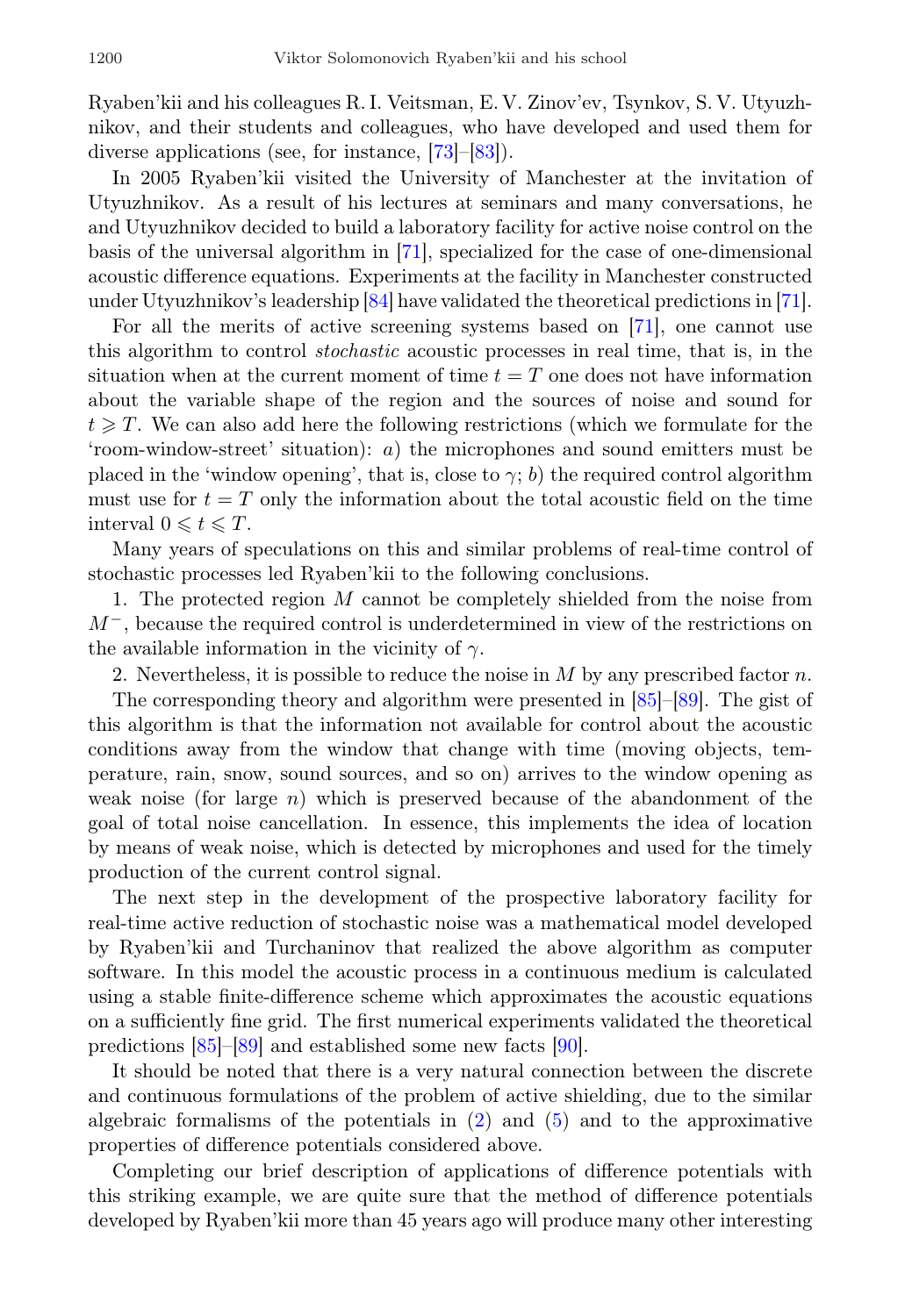and surprising solutions in various important areas of numerical mathematics and engineering in the future.

Ryaben'kii has a rare ability to inspire students and younger colleagues with his ideas by fascinating them with accounts of the possibilities and unsolved problems involving difference potentials. He has no regrets about time spent talking with them, and he generously shares his extremely rich scientific experience and life experience with them. He addresses the question of the future line of research of a young colleague with the utmost sense of responsibility and forms around himself an inimitable atmosphere of enthusiasm and creativity which enables future researchers to fully realize their capabilities. For Ryaben'kii and his late wife Natal'ya Petrovna Ryaben'kaya (she passed away on 15 January 2014), who lived for their common interests, each student became very close to them. This is one reason why Ryaben'kii has not had as many students as he could have had (another reason was that in the times of 'perestroika' many of his talented students simply abandoned science). About ten of his students defended Ph.D. dissertations, and two of them were subsequently awarded D.Sc. degrees.

The school of research founded by Ryaben'kii currently consists of his students and students of his students, working in Russia and abroad, in Great Britain, Germany, Israel, and the USA. The ideas and methods that he has put forward have been developed significantly in theoretical and applied research studies at universities, government laboratories (NASA, DOD), and research centres of major industrial corporations (Rosneft, Schlumberger, ALSTROM, EDF).

Of course, Ryaben'kii does not work with students any more, nor does he teach, but rather expends his strengths only concerning those of his ideas where his experience and knowledge are needed for accomplishing specific results. Although he began teaching very early, after completing his postgraduate studies in the 1950s, his talents as a teacher and lecturer revealed themselves only later, during the 30 years of his work in the Department of Numerical Mathematics at the Moscow Institute for Physics and Technology. He created a completely original lecture course on the foundations and methods of computational mathematics, many chapters in which are unique. His work on these lectures and his monograph [\[4\]](#page-19-3) led to the issue of the coursebook [\[5\]](#page-20-0), which has now become a standard textbook in the corresponding branch of computational mathematics and has been translated into many languages. The coursebooks [\[91\]](#page-26-5) and [\[92\]](#page-27-0) (joint with Tsynkov) sum up the years of his teaching experience. His long involvement in seminars is also reflected in the book of practical exercises on basic computational mathematics, including PC software [\[93\]](#page-27-1), written by the staff and students of Ryaben'kii's department under his supervision. The theory of difference potentials was presented in the monographs [\[18\]](#page-21-3) and [\[94\]](#page-27-2), which also contain many results (revised in each new edition: 1987, 2002, 2010) concerning applications of difference potentials to problems in mathematical physics. In total, Ryaben'kii has published about a dozen textbooks and monographs and more than 140 research papers in Russian and international journals.

Ryaben'kii is a professor of the Moscow Institute for Physics and Technology (since 1970) and a principal researcher in the Keldysh Institute of Applied Mathematics of the Russian Academy of Sciences. He is an Honoured Science Worker of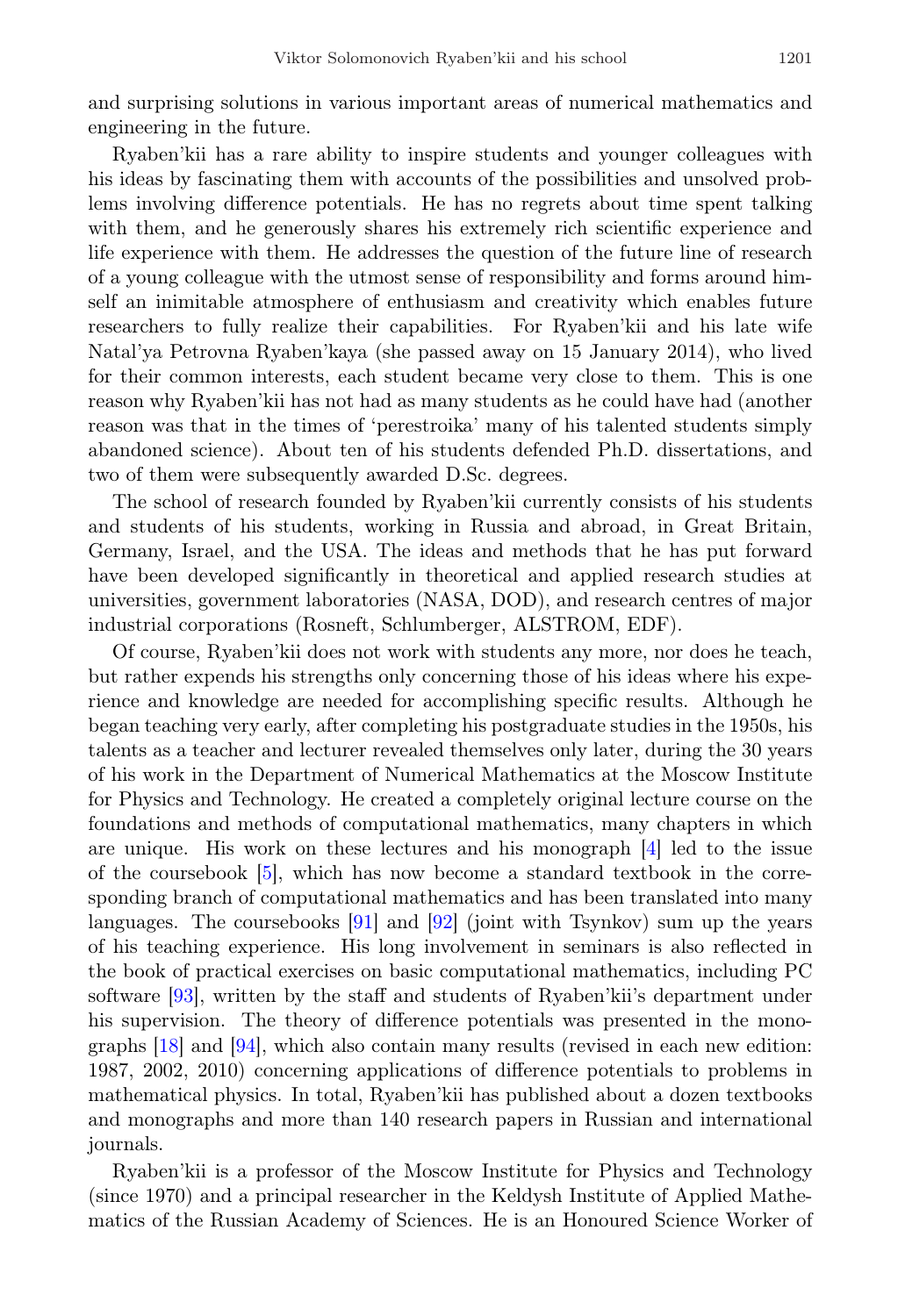the Russian Federation (2005) and a winner of the I. G. Petrovsky Prize of the Presidium of the Russian Academy of Sciences (2007) for his book [\[94\]](#page-27-2). Several research seminars supervised by Ryaben'kii have worked actively for many years during different periods of time. In 1998 a special section was organized in the framework of the international conference ICOSAHOM'98 to honour the 50 years of Ryaben'kii's research activity and his outstanding contributions to computational mathematics. In 2013 the international conference in Moscow "Difference Schemes and Their Applications" was dedicated to his 90th birthday. The talks at this conference filled a special issue of the journal Applied Numerical Mathematics [\[95\]](#page-27-3).

In summarizing briefly the contributions to applied mathematics already made by Ryaben'kii, we can list the following concepts firmly associated in our minds with his name: the Ryaben'kii–Filippov 'convergence theorem', the Godunov–Ryaben'kii 'spectrum of a family of difference operators', Ryaben'kii's 'smooth local interpolation', Ryaben'kii's 'difference potentials', and Ryaben'kii's 'algorithm for active noise reduction'.

At the age of 92, Ryaben'kii lives still fascinated with his favorite subject, mathematics. He is always cheerful and optimistic, and has an amazingly clear mind. All who come in contact with him are immediately attracted by his sincerity, firmness of principles, and kindness. Anyone fortunate enough to spend some time with Ryaben'kii in friendly conversation or at meetings in the Institute of Applied Mathematics or elsewhere will forever remember his recollections of episodes of war, of his friends and colleagues, so wholehearted and emotional, full of vivid characterizations as they are. We maintain the most kind and grateful sentiments towards Viktor Solomonovich and wish our dear friend, colleague, and teacher new successes in his creative work, a long physical and scientific life, good health, and happiness.

> S.K. Godunov, V.T. Zhukov, M.I. Lazarev, I.L. Sofronov, V.I. Turchaninov, A.S. Kholodov, S.V. Tsynkov, B.N. Chetverushkin, and Ye.Yu. Epshteyn

## Bibliography

- <span id="page-19-0"></span>[1] В. С. Рябенький, А. Ф. Филиппов, [Об устойчивости разностных уравнений](https://zbmath.org/?q=an:03122682), [Гостехиздат, М. 1956, 171 с.](https://zbmath.org/?q=an:03122682) [V. S. Ryaben'kii and A. F. Filippov, On stability of difference equations, Gostekhizdat, Moscow 1956, 171 pp.]; [German transl.,](https://zbmath.org/?q=an:0094.11306) V. S. Rjabenki and A. F. Filippow, Über die Stabilität von Differenzengleichungen, Mathematik für Naturwissenschaft und Technik, vol. 3, VEB Deutscher Verlag der [Wissenschaften, Berlin 1960, viii+136 pp.](https://zbmath.org/?q=an:0094.11306)
- <span id="page-19-1"></span>[2] R. Courant, K. Friedrichs, and H. Lewy, "Über die partiellen [Differenzengleichungen der mathematischen Physik",](http://dx.doi.org/10.1007/BF01448839) Math. Ann. 100:1 (1928), [32–74.](http://dx.doi.org/10.1007/BF01448839)
- <span id="page-19-2"></span>[3] [P. D. Lax and R. D. Richtmyer, "Survey of the stability of linear finite difference](http://dx.doi.org/10.1002/cpa.3160090206) equations", Comm. Pure Appl. Math. 9[:2 \(1956\), 267–293.](http://dx.doi.org/10.1002/cpa.3160090206)
- <span id="page-19-3"></span>[4] С. К. Годунов, В. С. Рябенький, [Введение в теорию разностных схем](https://zbmath.org/?q=an:03173963), [Физматгиз, М. 1962, 340 с.;](https://zbmath.org/?q=an:03173963) [English transl., S. K. Godunov and V. S. Ryabenki,](https://zbmath.org/?q=an:0116.33102) Theory of difference schemes. An introduction[, North-Holland Publishing Co.,](https://zbmath.org/?q=an:0116.33102) [Amsterdam; Interscience Publishers John Wiley and Sons, New York 1964,](https://zbmath.org/?q=an:0116.33102)  $xii+289$  pp.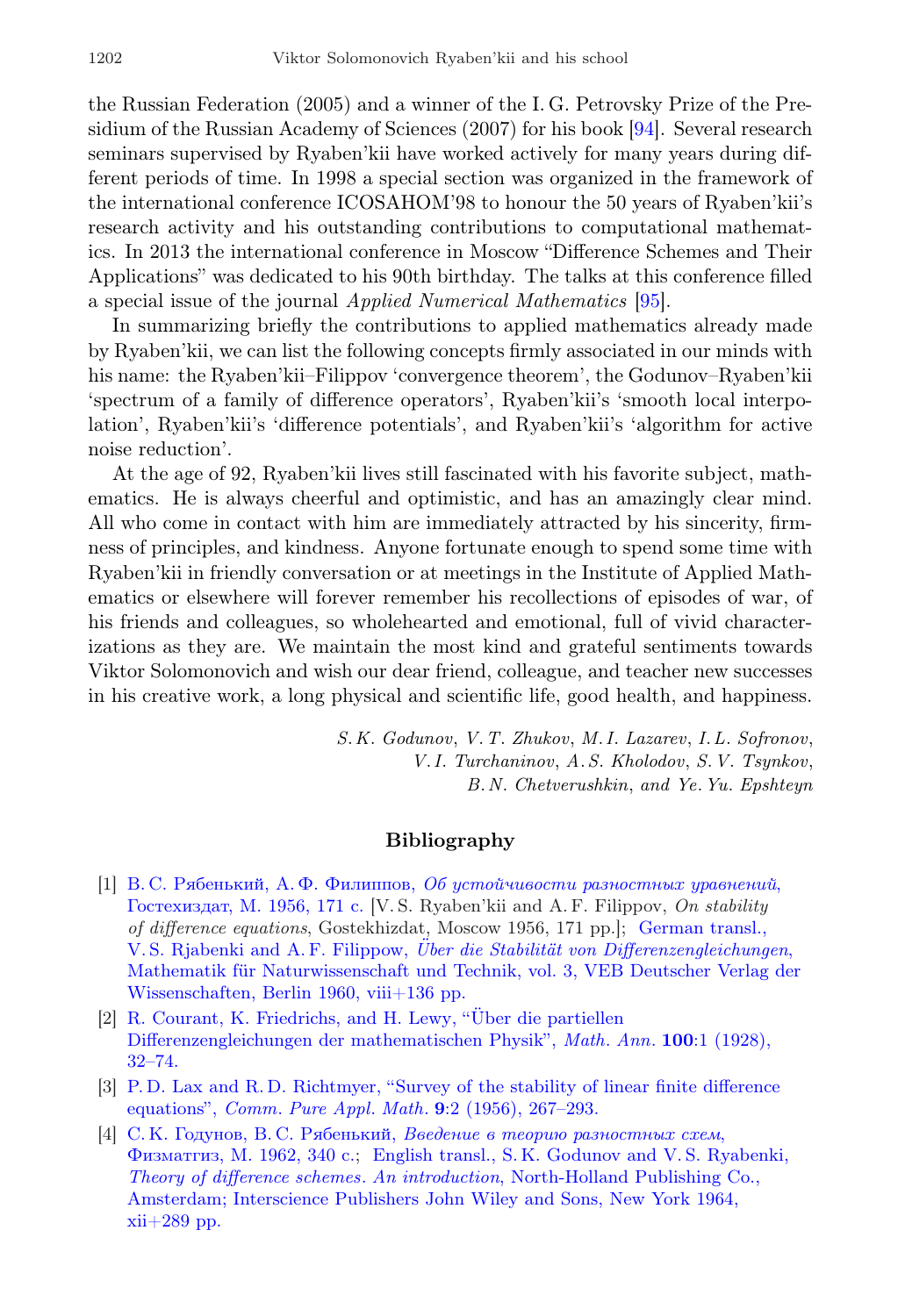- <span id="page-20-0"></span>[5] [С. К. Годунов, В. С. Рябенький,](https://zbmath.org/?q=an:03447980) Разностные схемы. Введение в теорию, [Наука, М. 1973, 400 с.;](https://zbmath.org/?q=an:03447980) [2-е изд., 1977, 440 с.;](http://www.ams.org/mathscinet-getitem?mr=0501716) [French transl., S. Godounov and](https://zbmath.org/?q=an:03583177) V. Ryabenki, Schemas aux différences. Introduction à la théorie, Moscow, Editions [Mir 1977, 361 pp.;](https://zbmath.org/?q=an:03583177) [English transl. of 1st ed., S. K. Godunov and V. S. Ryaben'kii,](https://zbmath.org/?q=an:03994964) Difference schemes. [An introduction to the underlying theory](https://zbmath.org/?q=an:03994964), Stud. Math. Appl., [vol. 19, North-Holland Publishing Co., Amsterdam 1987, xvii+489 pp.](https://zbmath.org/?q=an:03994964)
- <span id="page-20-1"></span>[6] [С. К. Годунов, В. С. Рябенький, "Спектральные признаки устойчивости](http://mi.mathnet.ru/eng/rm6349) [краевых задач для несамосопряженных разностных уравнений",](http://mi.mathnet.ru/eng/rm6349) УМН 18[:3\(111\) \(1963\), 3–14;](http://mi.mathnet.ru/eng/rm6349) [English transl., S. K. Godunov and V. S. Ryaben'kii,](http://dx.doi.org/10.1070/RM1963v018n03ABEH001136) ["Spectral stability criteria for boundary-value problems for non-self-adjoint](http://dx.doi.org/10.1070/RM1963v018n03ABEH001136) [difference equations",](http://dx.doi.org/10.1070/RM1963v018n03ABEH001136) Russian Math. Surveys 18:3 (1965), 1-12.
- <span id="page-20-2"></span>[7] [С. К. Годунов, Приложение к кн.: А. Н. Малышев,](https://zbmath.org/?q=an:0757.65020) Введение в вычислительную линейную алгебру[, Наука, Новосибирск 1991, с. 204–223.](https://zbmath.org/?q=an:0757.65020) [S. K. Godunov, Appendix to: A. N. Malyshev, Introduction to computational linear algebra, Nauka, Novosibirsk 1991, pp. 204–223.]
- <span id="page-20-3"></span>[8] [L. N. Trefethen and M. Embree,](https://zbmath.org/?q=an:02212009) Spectra and pseudospectra. The behavior of nonnormal matrices and operators[, Princeton Univ. Press, Princeton, NJ 2005,](https://zbmath.org/?q=an:02212009)  $xviii+606$  pp.
- <span id="page-20-4"></span>[9] [С. К. Годунов, Ю. Д. Манузина, М. А. Назарьева, "Экспериментальный](http://mi.mathnet.ru/eng/zvmmf8048) [анализ сходимости численного решения к обобщенному решению в газовой](http://mi.mathnet.ru/eng/zvmmf8048) динамике", Ж. вычисл. матем. и матем. физ.  $51:1$  (2011), 96-103; [English](http://dx.doi.org/10.1134/S0965542511010088) [transl., S. K. Godunov, Yu. D. Manuzina, and M. A. Nazar'eva, "Experimental](http://dx.doi.org/10.1134/S0965542511010088) [analysis of convergence of the numerical solution to a generalized solution in fluid](http://dx.doi.org/10.1134/S0965542511010088) dynamics", Comput. Math. Math. Phys. 51[:1 \(2011\), 88–95.](http://dx.doi.org/10.1134/S0965542511010088)
- <span id="page-20-5"></span>[10] В. С. Рябенький, Некоторые вопросы теории разностных краевых задач, Дис. . . . докт. физ.-матем. наук, ИПМ АН СССР, М. 1969. [V. S. Ryaben'kii, Certain problems of the theory of difference boundary value problems, D.Sc. thesis, Institute of Applied Mathematics of the USSR Academy of Sciences, Moscow 1969]; Матем. заметки 7[:5 \(1970\), 655–663;](http://mi.mathnet.ru/eng/mz9549) [English synopsis, V. S. Ryaben'kii,](http://dx.doi.org/10.1007/BF01123853) ["Certain problems of the theory of difference boundary value problems",](http://dx.doi.org/10.1007/BF01123853) Math. Notes 7[:5 \(1970\), 393–397.](http://dx.doi.org/10.1007/BF01123853)
- <span id="page-20-6"></span>[11] А. Я. Белянков, К развитию метода внутренних граничных условий в теории разностных схем, Дис. . . . канд. физ.-матем. наук, ИПМ АН СССР, М. 1977. [A. Ya. Belyankov, Contributions to the method of inner boundary conditions in the theory of finite difference schemes, Ph.D. dissertation, Institute of Applied Mathematics of the USSR Academy of Sciences, Moscow 1977.]
- <span id="page-20-7"></span>[12] [А. А. Резник, "Аппроксимация поверхностных потенциалов эллиптических](https://zbmath.org/?q=an:03891717) [операторов разностными потенциалами",](https://zbmath.org/?q=an:03891717) Докл. АН СССР 263:6 (1982), [1318–1321;](https://zbmath.org/?q=an:03891717) [English transl., A. A. Reznik, "Approximation of the potential surfaces](https://zbmath.org/?q=an:03891717) [of elliptic operators by difference potentials",](https://zbmath.org/?q=an:03891717) Soviet Math. Dokl. 25:2 (1982), [543–545.](https://zbmath.org/?q=an:03891717)
- <span id="page-20-8"></span>[13] А. А. Резник, Аппроксимация поверхностных потенциалов эллиптических операторов разностными потенциалами и решение краевых задач, Дис. . . . канд. физ.-матем. наук, МФТИ, М. 1983.  $[A, A, R]$  Reznik, Approximation of the surface potentials of elliptic operators by difference potentials and the solution of boundary value problems, Ph.D. dissertation, Moscow Institute for Physics and Technology, Moscow 1983.]
- <span id="page-20-9"></span>[14] [Р. П. Федоренко, "Релаксационный метод решения разностных эллиптических](http://mi.mathnet.ru/eng/zvmmf8014) уравнений", Ж. вычисл. матем. и матем. физ. 1[:5 \(1961\), 922–927;](http://mi.mathnet.ru/eng/zvmmf8014) [English](http://dx.doi.org/10.1016/0041-5553(62)90031-9) [transl., R. P. Fedorenko, "A relaxation method for solving elliptic difference](http://dx.doi.org/10.1016/0041-5553(62)90031-9) equations", U.S.S.R. Comput. Math. Math. Phys. 1[:4 \(1962\), 1092–1096.](http://dx.doi.org/10.1016/0041-5553(62)90031-9)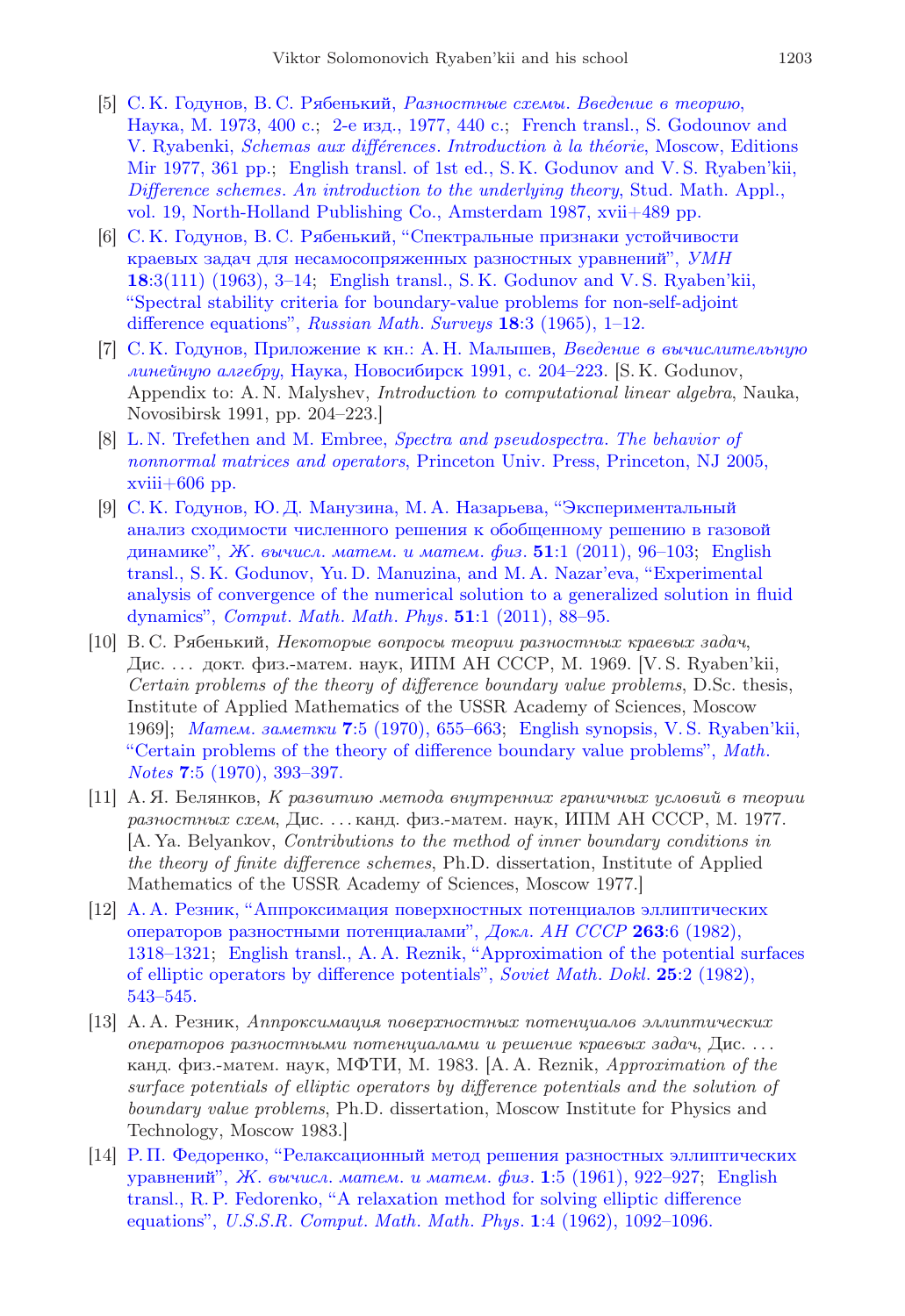- <span id="page-21-0"></span>[15] В. С. Рябенький, "Общая конструкция разностной формулы Грина и соответствующих ей граничного проектора и внутренних граничных условий на основе вспомогательной разностной функции Грина и понятия четкого разностного следа", Препринты ИПМ им. М.В. Келдыша, 1983, 015, 25 с. [V. S. Ryaben'kii, "General construction of finite difference Green's formula and the corresponding boundary projection and inner boundary conditions on the basis of an auxiliary finite difference Green's function and the concept of clear difference trace", Keldysh Institute of Applied Mathematics Preprints, 1983, 015, 25 pp.]
- <span id="page-21-1"></span>[16] [В. С. Рябенький, "Обобщенные проекторы Кальдерона и граничные уравнения](http://mi.mathnet.ru/eng/dan10083) [на основе концепции четкого следа",](http://mi.mathnet.ru/eng/dan10083) Докл. АН СССР 270:2 (1983), 288–29[2;](https://zbmath.org/?q=an:03856354) English transl., V. S. Ryaben'kii, "Generalization of Calderón projections and [boundary equations on the basis of the notion of precise trace",](https://zbmath.org/?q=an:03856354) Soviet Math. Dokl. 27[:3 \(1983\), 600–604.](https://zbmath.org/?q=an:03856354)
- <span id="page-21-2"></span>[17] [В. С. Рябенький, "Граничные уравнения с проекторами",](http://mi.mathnet.ru/eng/rm2393) УМН 40:2(242) [\(1985\), 121–149;](http://mi.mathnet.ru/eng/rm2393) [English transl., V. S. Ryaben'kii, "Boundary equations with](http://dx.doi.org/10.1070/RM1985v040n02ABEH003559) projections", Russian Math. Surveys 40[:2 \(1985\), 147–183.](http://dx.doi.org/10.1070/RM1985v040n02ABEH003559)
- <span id="page-21-3"></span>[18] В. С. Рябенький, [Метод разностных потенциалов для некоторых задач](https://zbmath.org/?q=an:04026959) [механики сплошных сред](https://zbmath.org/?q=an:04026959), Наука, М. 1987, 320 с. [V. S. Ryaben'kii, Method of boundary potentials for certain problems in continuous mechanics, Nauka, Moscow 1987, 320 pp.]
- <span id="page-21-4"></span>[19] [М. И. Лазарев, "Потенциалы линейных операторов и редукция краевых](http://mi.mathnet.ru/eng/dan8255) задач на границу", Докл. АН СССР 292:5 (1987), 1045-1047; [English transl.,](https://zbmath.org/?q=an:0639.35024) [M. I. Lazarev, "Potentials of linear operators and reduction of boundary value](https://zbmath.org/?q=an:0639.35024) [problems to the boundary",](https://zbmath.org/?q=an:0639.35024) Soviet Math. Dokl. 35:1 (1987), 175–177.
- <span id="page-21-5"></span>[20] И. Л. Софронов, Развитие метода разностных потенциалов и применение его к решению стационарных задач дифракции, Дис. . . . канд. физ.-матем. наук, МФТИ, М. 1984, 177 с. [I. L. Sofronov, Development of the method of difference potentials and its application to the solution of stationary diffraction problems, Ph.D. dissertation, Moscow Institute for Physics and Technology, Moscow 1984, 177 pp.]
- <span id="page-21-6"></span>[21] [А. А. Резник, В. С. Рябенький, И. Л. Софронов, В. И. Турчанинов, "Об](http://mi.mathnet.ru/eng/zvmmf4105) [алгоритме метода разностных потенциалов",](http://mi.mathnet.ru/eng/zvmmf4105) Ж. вычисл. матем. и матем. физ. 25[:10 \(1985\), 1496–1505;](http://mi.mathnet.ru/eng/zvmmf4105) [English transl., A. A. Reznik, V. S. Ryaben'kii,](http://dx.doi.org/10.1016/0041-5553(85)90192-2) [I. L. Sofronov, and V. I. Turchaninov, "An algorithm of the method of difference](http://dx.doi.org/10.1016/0041-5553(85)90192-2) potentials", U.S.S.R. Comput. Math. Math. Phys. 25[:5 \(1985\), 144–151.](http://dx.doi.org/10.1016/0041-5553(85)90192-2)
- <span id="page-21-7"></span>[22] [И. Л. Софронов, "Численный итерационный метод решения регулярных](http://mi.mathnet.ru/eng/zvmmf3438) [эллиптических задач",](http://mi.mathnet.ru/eng/zvmmf3438) Ж. вычисл. матем. и матем. физ.  $29:6$  (1989), 923-93[4;](http://dx.doi.org/10.1016/0041-5553(89)90167-5) [English transl., I. L. Sofronov, "A numerical iterative method for solving regular](http://dx.doi.org/10.1016/0041-5553(89)90167-5) elliptic problems", U.S.S.R. Comput. Math. Math. Phys. 29[:3 \(1989\), 193–201.](http://dx.doi.org/10.1016/0041-5553(89)90167-5)
- <span id="page-21-8"></span>[23] [В. С. Рябенький, И. Л. Софронов, "Численное решение пространственных](https://zbmath.org/?q=an:0624.35020) [внешних задач для уравнений Гельмгольца методом разностных потенциалов",](https://zbmath.org/?q=an:0624.35020) [Численное моделирование в аэрогидродинамике](https://zbmath.org/?q=an:0624.35020), Наука, М. 1986, с. 187–201. [V. S. Ryaben'kii and I. L. Sofronov, "Numerical solution of outer space problems for Helmholtz's equation using the method of difference potentials", Numerical simulation in aerohydrodynamics, Nauka, Moscow 1986, pp. 187–201.]
- <span id="page-21-9"></span>[24] Е. В. Зиновьев, Решение внешней задачи для уравнения Гельмгольца методом разностных потенциалов. Применение к расчету акустических взаимодействий осесимметричных элементов машин, Дис. . . . канд. физ.-матем. наук, ИПМ им. М. В. Келдыша АН СССР, М. 1990, 105 с. [E. V. Zinov'ev, Solving the outer problem for Helmholtz's equation using the method of difference potentials. Applications to the computation of acoustic interaction of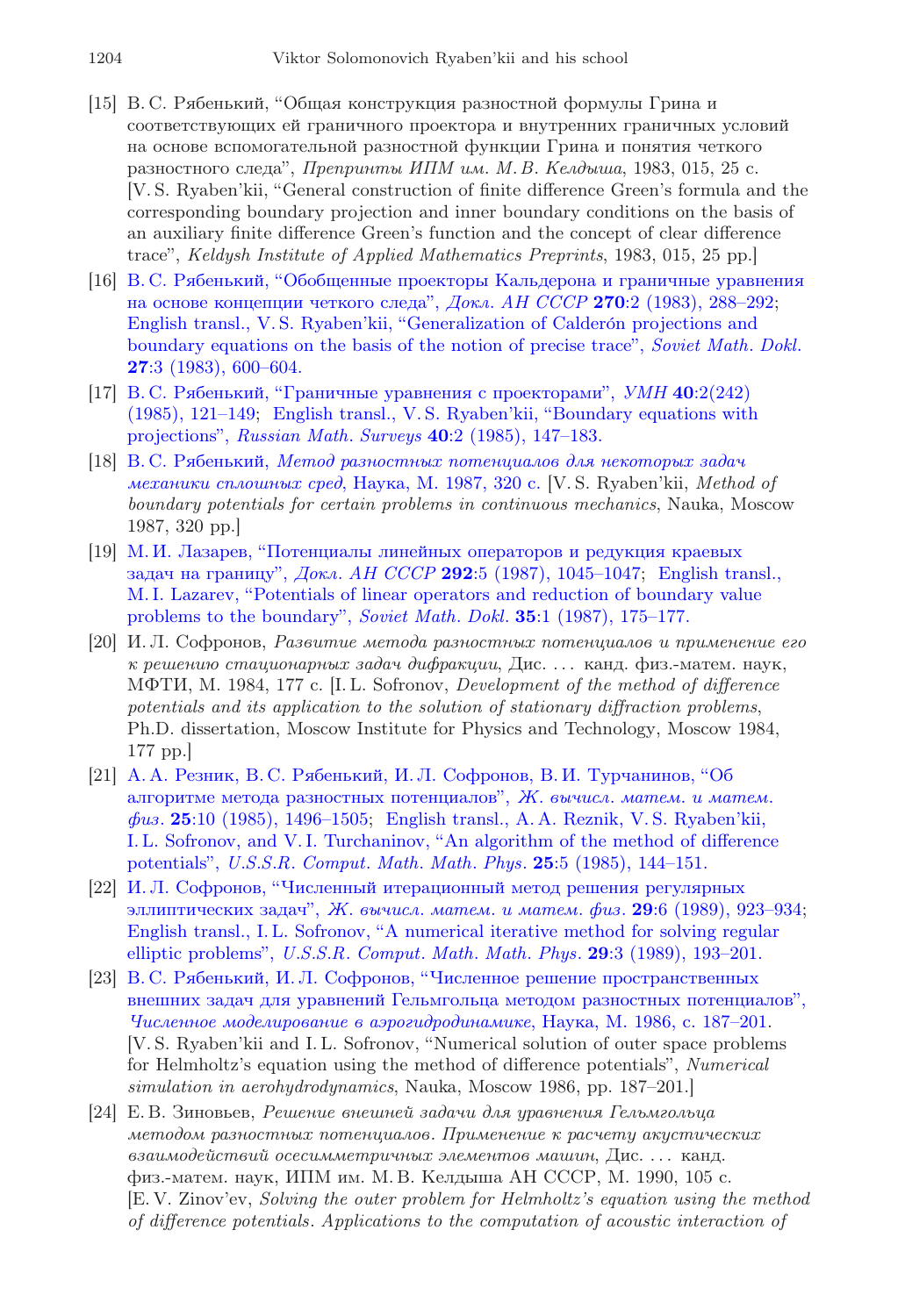axially symmetric machine components, Ph.D. dissertation, Keldysh Institute of Applied Mathematics of the USSR Academy of Sciences, Moscow 1990, 105 pp.]

- [25] В. С. Рябенький, С. В. Цынков, "Искусственные граничные условия для численного решения внешних задач вязкого обтекания", Препринты ИПМ им. М.В. Келдыша АН СССР, 1993, 045, 046. [V. S. Ryaben'kii and S. V. Tsynkov, "Artificial boundary conditions for the numerical solution of external viscous-flow problems", Keldysh Institute of Applied Mathematics Preprints, 1993, 045, 046.]
- [26] [V. S. Ryaben'kii and S. V. Tsynkov, "Artificial boundary conditions for the](http://dx.doi.org/10.1137/0732063) [numerical solution of external viscous flow problems",](http://dx.doi.org/10.1137/0732063) SIAM J. Numer. Anal. 32:5 [\(1995\), 1355–1389.](http://dx.doi.org/10.1137/0732063)
- [27] [В. С. Рябенький, В. А. Торгашов, "Метод разностных потенциалов для](http://mi.mathnet.ru/eng/dan4734) [численного решения внутренней задачи о плоском течении вязкой](http://mi.mathnet.ru/eng/dan4734) [несжимаемой жидкости",](http://mi.mathnet.ru/eng/dan4734) Докл. РАН 337:5 (1994), 450-453; [English transl.,](https://zbmath.org/?q=an:00862225) [V. S. Ryaben'kii and V. A. Torgashov, "The method of difference potentials for the](https://zbmath.org/?q=an:00862225) [numerical solution of an interior problem on plane flow of a viscous incompressible](https://zbmath.org/?q=an:00862225) fluid", Russian Acad. Sci. Dokl. Math. 50[:1 \(1995\), 108–113.](https://zbmath.org/?q=an:00862225)
- [28] [В. С. Рябенький, В. А. Торгашов, "Безытерационный способ решения неявной](http://mi.mathnet.ru/eng/mm1636) [разностной схемы для уравнений Навье–Стокса в переменных: завихренность и](http://mi.mathnet.ru/eng/mm1636) функция тока", Матем. моделирование 8[:10 \(1996\), 100–112.](http://mi.mathnet.ru/eng/mm1636) [V. S. Ryaben'kii and V. A. Torgashov, "A non-iterative method for solving an implicit difference scheme for Navier–Stokes equations in vorticity-stream function variables", Mat. Model. 8:10 (1996), 100–112.]
- [29] М. Н. Мишков, Построение искусственных граничных условий с использованием обобщенного предельного поглощения, Дис. . . . канд. физ.-матем. наук, ИММ, М. 1997, 109 с. [M. N. Mishkov, Constructing artificial boundary conditions with the use of generalized limiting absorption, Ph.D. dissertation, Institute for Mathematical Modelling, Moscow 1997, 109 pp.]
- <span id="page-22-0"></span>[30] [М. Н. Мишков, В. С. Рябенький, "Исследование искусственных граничных](http://mi.mathnet.ru/eng/mm1325) [условий, построенных с помощью периодизации и введения малого параметра,](http://mi.mathnet.ru/eng/mm1325) [для задач дозвукового обтекания",](http://mi.mathnet.ru/eng/mm1325) Матем. моделирование 10:9 (1998), [87–98.](http://mi.mathnet.ru/eng/mm1325) [M. N. Mishkov and V. S. Ryaben'kii, "Investigation of artificial boundary conditions constructed by periodization and the introduction of a small parameter for subsonic flow problems", Mat. Model. 10:9 (1998), 87–98.]
- <span id="page-22-1"></span>[31] [Д. С. Каменецкий, "Разностные потенциалы и параметризация решений](http://mi.mathnet.ru/eng/zvmmf1780) [однородных разностных уравнений",](http://mi.mathnet.ru/eng/zvmmf1780) Ж. вычисл. матем. и матем. физ.  $38:11$ [\(1998\), 1829–1843;](http://mi.mathnet.ru/eng/zvmmf1780) [English transl., D. S. Kamenetskii, "Difference potentials and](https://zbmath.org/?q=an:0968.31008) [parameterization of solutions of homogeneous difference equations",](https://zbmath.org/?q=an:0968.31008) Comput. Math. Math. Phys. 38[:11 \(1998\), 1754–1767.](https://zbmath.org/?q=an:0968.31008)
- <span id="page-22-2"></span>[32] [Д. С. Каменецкий, "Разностные обобщенные операторы Пуанкаре–Стеклова](http://mi.mathnet.ru/eng/zvmmf1630) [и потенциалы с плотностью из пространства скачков",](http://mi.mathnet.ru/eng/zvmmf1630) Ж. вычисл. матем. и матем. физ. 39[:8 \(1999\), 1328–1336;](http://mi.mathnet.ru/eng/zvmmf1630) [English transl., D. S. Kamenetskii,](https://zbmath.org/?q=an:0970.65108) ["Difference generalized Poincar´e–Steklov operators and potentials with densities](https://zbmath.org/?q=an:0970.65108) from a jump space", Comput. Math. Math. Phys. 39[:8 \(1999\), 1275–1282.](https://zbmath.org/?q=an:0970.65108)
- <span id="page-22-3"></span>[33] [S. V. Tsynkov, "On the definition of surface potentials for finite-difference](http://dx.doi.org/10.1023/A:1021111713715) operators", J. Sci. Comput. 18[:2 \(2003\), 155–189.](http://dx.doi.org/10.1023/A:1021111713715)
- <span id="page-22-4"></span>[34] [S. V. Tsynkov, "An application of nonlocal external conditions to viscous flow](http://dx.doi.org/10.1006/jcph.1995.1022) computations", J. Comput. Phys. 116[:2 \(1995\), 212–225.](http://dx.doi.org/10.1006/jcph.1995.1022)
- [35] [S. V. Tsynkov, E. Turkel, and S. Abarbanel, "External flow computations using](http://dx.doi.org/10.2514/3.13130) [global boundary conditions",](http://dx.doi.org/10.2514/3.13130)  $AIAA$  J.  $34:4$  (1996), 700–706.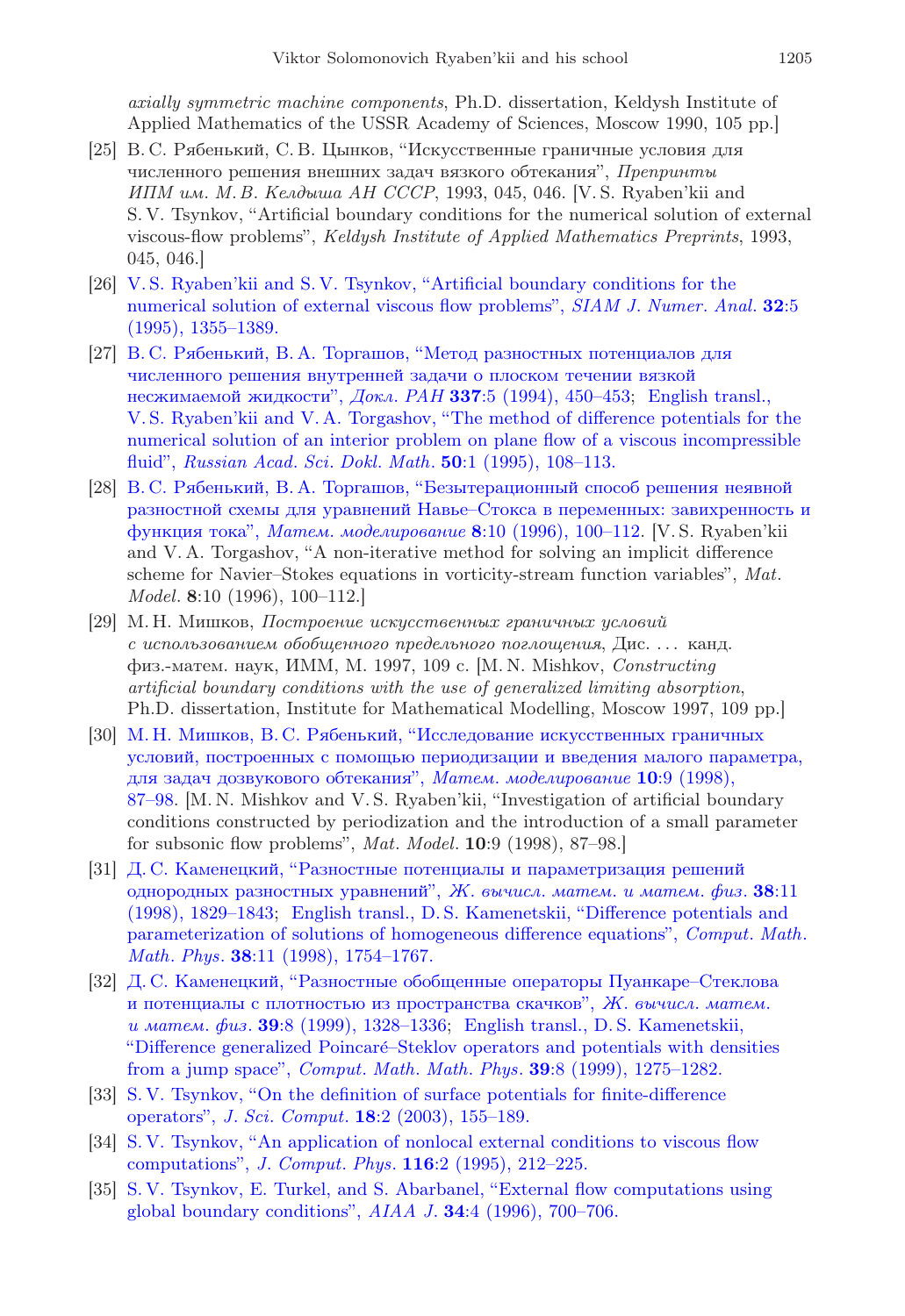- [36] [S. V. Tsynkov and V. N. Vatsa, "Improved treatment of external boundary](http://dx.doi.org/10.2514/2.327) [conditions for three-dimensional flow computations",](http://dx.doi.org/10.2514/2.327) AIAA J. 36:11 (1998), [1998–2004.](http://dx.doi.org/10.2514/2.327)
- [37] [S. V. Tsynkov, "External boundary conditions for three-dimensional problems of](http://dx.doi.org/10.1137/S1064827597318757) [computational aerodynamics",](http://dx.doi.org/10.1137/S1064827597318757) SIAM J. Sci. Comput. 21:1 (1999), 166–206.
- [38] S. Tsynkov, S. Abarbanel, J. Nordström, V. Ryaben'kii, and V. Vatsa, "Global [artificial boundary conditions for computation of external flows with jets",](http://dx.doi.org/10.2514/2.888) AIAA J. 38[:11 \(2000\), 2014–2022.](http://dx.doi.org/10.2514/2.888)
- <span id="page-23-0"></span>[39] С. В. Цынков, Нелокальные искусственные граничные условия для численного решения задач в неограниченных областях, Дис. . . . докт. физ.-матем. наук, М. 2003, 217 с. [S. V. Tsynkov, Non-local artificial boundary conditions for the numerical solution of problems in unbounded domains, D.Sc. dissertation, Moscow 2003, 217 pp.]
- <span id="page-23-1"></span>[40] [В. С. Рябенький, "Точный перенос разностных краевых условий",](http://mi.mathnet.ru/eng/faa970) Функц. [анализ и его прил](http://mi.mathnet.ru/eng/faa970). 24:3 (1990), 90–91; [English transl., V. S. Ryaben'kii, "Faithful](http://dx.doi.org/10.1007/BF01077977) [transfer of difference boundary conditions",](http://dx.doi.org/10.1007/BF01077977) Funct. Anal. Appl. 24:3 (1990), [251–253.](http://dx.doi.org/10.1007/BF01077977)
- <span id="page-23-2"></span>[41] [И. Л. Софронов, "Условия полной прозрачности на сфере для трехмерного](https://zbmath.org/?q=an:00497640) [волнового уравнения",](https://zbmath.org/?q=an:00497640) Докл. РАН 326:6 (1992), 453-457; [English transl.,](https://zbmath.org/?q=an:00497640) [I. L. Sofronov, "Conditions for complete transparency on the sphere for the](https://zbmath.org/?q=an:00497640) [three-dimensional wave equation",](https://zbmath.org/?q=an:00497640) Russian Acad. Sci. Dokl. Math. 46:2 (1993), [397–401.](https://zbmath.org/?q=an:00497640)
- <span id="page-23-3"></span>[42] И. Л. Софронов, "Условия полной прозрачности для волнового уравнения", Препринты ИПМ им. М.В. Келдыша РАН, 1993, 076, 25 с. [I. L. Sofronov, "Full transparency conditions for the wave equation", Keldysh Institute of Applied Mathematics Preprints, 1993, 076, 25 pp.]
- <span id="page-23-4"></span>[43] A. Dedner, D. Kröner, I. L. Sofronov, and M. Wesenberg, "Transparent boundary" [conditions for MHD simulations in stratified atmospheres",](http://dx.doi.org/10.1006/jcph.2001.6779) J. Comput. Phys. 171:2 [\(2001\), 448–478.](http://dx.doi.org/10.1006/jcph.2001.6779)
- [44] [J. Ballmann, G. Britten, and I. Sofronov, "Time-accurate inlet and outlet](http://dx.doi.org/10.2514/2.1879) [conditions for unsteady transonic channel flow",](http://dx.doi.org/10.2514/2.1879) AIAA J. 40:9 (2002), 1745–1754.
- [45] [A. Arnold, M. Ehrhardt, and I. Sofronov, "Discrete transparent boundary](http://dx.doi.org/10.4310/CMS.2003.v1.n3.a7) conditions for the Schrödinger equation: fast calculation, approximation, and stability", Commun. Math. Sci. 1[:3 \(2003\), 501–556.](http://dx.doi.org/10.4310/CMS.2003.v1.n3.a7)
- <span id="page-23-5"></span>[46] [И. Л. Софронов, "О применении прозрачных граничных условий в задачах](http://mi.mathnet.ru/eng/mm1108) аэроакустики", Матем. моделирование 19:8 (2007), 105-112. [I. L. Sofronov, "Using transparent boundary conditions in aero-acoustics", Mat. Model. 19:8 (2007), 105–112.]
- <span id="page-23-6"></span>[47] [Н. А. Зайцев, И. Л. Софронов, "Применение прозрачных граничных условий](http://mi.mathnet.ru/eng/mm1101) [для решения двумерных задач упругости с азимутальной анизотропией",](http://mi.mathnet.ru/eng/mm1101) Матем. моделирование 19[:8 \(2007\), 49–54.](http://mi.mathnet.ru/eng/mm1101) [N. A. Zaitsev and I. L. Sofronov, "The use of transparent boundary conditions to solve two-dimensional problems of elasticity with azimuthal anisotropy", Mat. Model. 19:8 (2007), 49–54.]
- <span id="page-23-7"></span>[48] [I. L. Sofronov and N. A. Zaitsev, "Numerical generation of transparent boundary](http://dx.doi.org/10.1016/j.cam.2009.08.022) [conditions on the side surface of a vertical transverse isotropic layer",](http://dx.doi.org/10.1016/j.cam.2009.08.022) J. Comput. Appl. Math. 234[:6 \(2010\), 1732–1738.](http://dx.doi.org/10.1016/j.cam.2009.08.022)
- <span id="page-23-8"></span>[49] [И. Л. Софронов, "Дифференциальная часть прозрачных граничных условий](http://mi.mathnet.ru/eng/dan40) [для некоторых гиперболических систем уравнений второго порядка",](http://mi.mathnet.ru/eng/dan40) Докл. РАН 426[:5 \(2009\), 602–604;](http://mi.mathnet.ru/eng/dan40) [English transl., I. L. Sofronov, "Differential part of](https://zbmath.org/?q=an:1183.35195) [transparent boundary conditions for certain hyperbolic systems of second-order](https://zbmath.org/?q=an:1183.35195) equations", Dokl. Math. 79[:3 \(2009\), 412–414.](https://zbmath.org/?q=an:1183.35195)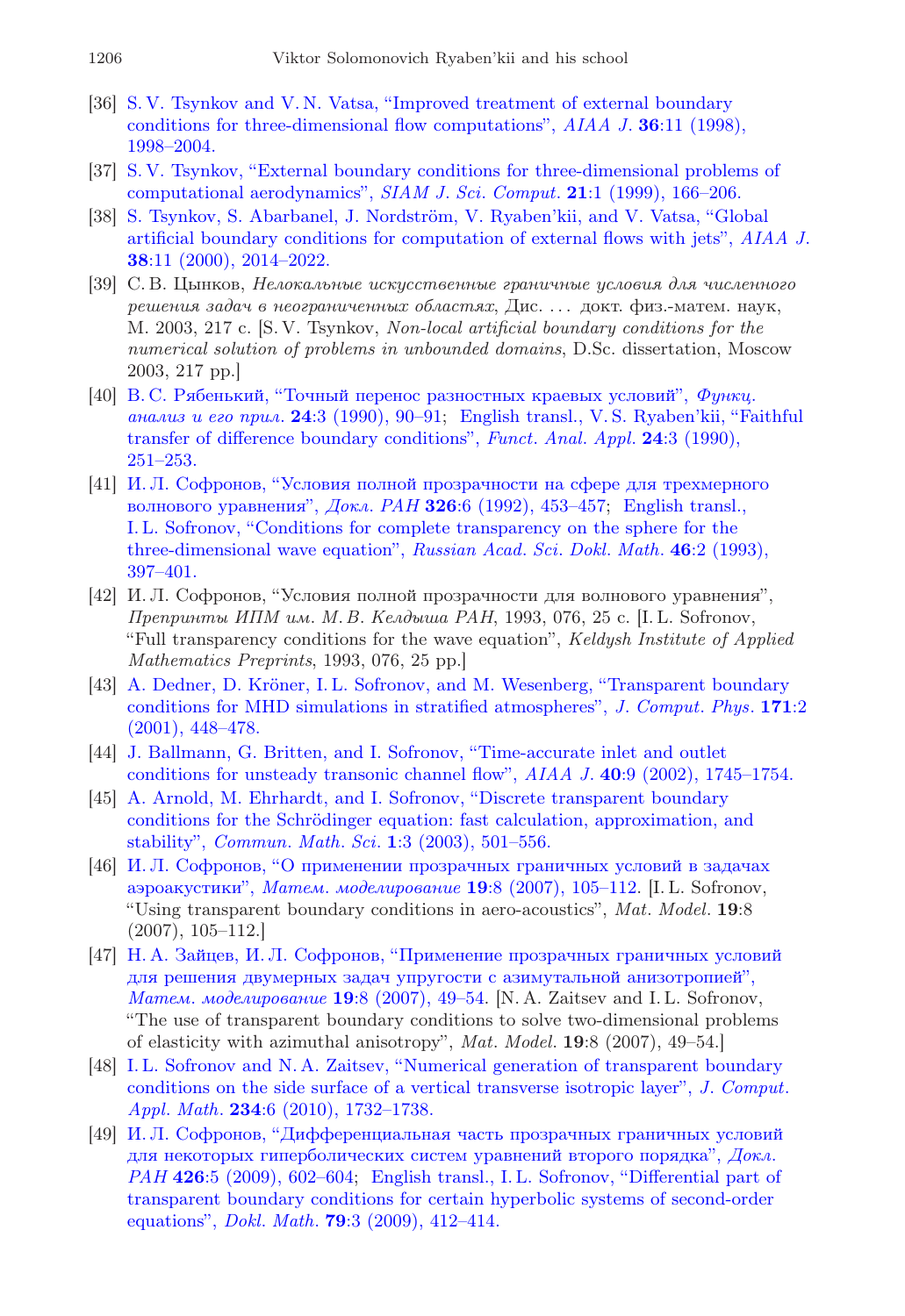- <span id="page-24-0"></span>[50] [В. И. Турчанинов, "Свойство лакун решений разностного аналога](https://zbmath.org/?q=an:02074717) [пространственного волнового уравнения",](https://zbmath.org/?q=an:02074717) Докл. РАН 375:4 (2000), 45[1;](https://zbmath.org/?q=an:02074717) [English transl., V. I. Turchaninov, "The gap phenomenon for solutions of the](https://zbmath.org/?q=an:02074717) [difference 3D-wave equation",](https://zbmath.org/?q=an:02074717) *Dokl. Math.* **62**:3 (2000), 381.
- <span id="page-24-1"></span>[51] [В. С. Рябенький, В. И. Турчанинов, С. В. Цынков, "Использование лакун](http://mi.mathnet.ru/eng/mm1196) [решений 3D-волнового уравнения для вычисления решения на больших](http://mi.mathnet.ru/eng/mm1196) временах", Матем. моделирование 11[:12 \(1999\), 113–126.](http://mi.mathnet.ru/eng/mm1196) [V. S. Ryaben'kii, V. I. Turchaninov, and S. V. Tsynkov, "The use of lacunae of the 3D-wave equation for computing a solution at large time values", Mat. Model. 11:12 (1999), 113–126.]
- [52] [В. С. Рябенький, В. И. Турчанинов, С. В. Цынков, "Неотражающие](http://mi.mathnet.ru/eng/mm1047) [искусственные граничные условия для замены отбрасываемых уравнений](http://mi.mathnet.ru/eng/mm1047) с лакунами", Матем. моделирование 12[:12 \(2000\), 108–127.](http://mi.mathnet.ru/eng/mm1047) [V. S. Ryaben'kii, V. I. Turchaninov, and S. V. Tsynkov, "Non-reflecting artificial boundary conditions for the replacement of rejected equations with lacunas", Mat. Model. 12:12 (2000), 108–127.]
- [53] [V. S. Ryaben'kii, S. V. Tsynkov, and V. I. Turchaninov, "Long-time numerical](http://dx.doi.org/10.1016/S0168-9274(01)00038-1) [computation of wave-type solutions driven by moving sources",](http://dx.doi.org/10.1016/S0168-9274(01)00038-1) Appl. Numer. Math. 38[:1-2 \(2001\), 187–222.](http://dx.doi.org/10.1016/S0168-9274(01)00038-1)
- <span id="page-24-2"></span>[54] [V. S. Ryaben'kii, S. V. Tsynkov, and V. I. Turchaninov, "Global discrete artificial](http://dx.doi.org/10.1006/jcph.2001.6936) [boundary conditions for time-dependent wave propagation",](http://dx.doi.org/10.1006/jcph.2001.6936) J. Comput. Phys. 174[:2 \(2001\), 712–758.](http://dx.doi.org/10.1006/jcph.2001.6936)
- <span id="page-24-3"></span>[55] [S. V. Tsynkov, "Artificial boundary conditions for the numerical simulation of](http://dx.doi.org/10.1016/S0021-9991(03)00249-3) [unsteady acoustic waves",](http://dx.doi.org/10.1016/S0021-9991(03)00249-3) J. Comput. Phys. 189:2 (2003), 626–650.
- [56] [S. V. Tsynkov, "On the application of lacunae-based methods to Maxwell's](http://dx.doi.org/10.1016/j.jcp.2004.02.003) equations", J. Comput. Phys. 199[:1 \(2004\), 126–149.](http://dx.doi.org/10.1016/j.jcp.2004.02.003)
- [57] [H. Qasimov and S. Tsynkov, "Lacunae based stabilization of PMLs",](http://dx.doi.org/10.1016/j.jcp.2008.04.018) J. Comput. Phys. 227[:15 \(2008\), 7322–7345.](http://dx.doi.org/10.1016/j.jcp.2008.04.018)
- <span id="page-24-4"></span>[58] [E. T. Meier, A. H. Glasser, V. S. Lukin, and U. Shumlak, "Modeling open](http://dx.doi.org/10.1016/j.jcp.2012.01.003) [boundaries in dissipative MHD simulation",](http://dx.doi.org/10.1016/j.jcp.2012.01.003) J. Comput. Phys. 231:7 (2012), [2963–2976.](http://dx.doi.org/10.1016/j.jcp.2012.01.003)
- <span id="page-24-5"></span>[59] [S. V. Petropavlovsky and S. V. Tsynkov, "Quasi-lacunae of Maxwell's equations",](http://dx.doi.org/10.1137/100798041) SIAM J. Appl. Math. 71[:4 \(2011\), 1109–1122.](http://dx.doi.org/10.1137/100798041)
- <span id="page-24-6"></span>[60] [S. V. Petropavlovsky and S. V. Tsynkov, "A non-deteriorating algorithm for](http://dx.doi.org/10.1016/j.jcp.2011.09.019) [computational electromagnetism based on quasi-lacunae of Maxwell's equations",](http://dx.doi.org/10.1016/j.jcp.2011.09.019) J. Comput. Phys. 231[:2 \(2012\), 558–585.](http://dx.doi.org/10.1016/j.jcp.2011.09.019)
- <span id="page-24-7"></span>[61] [В. С. Рябенький, В. И. Турчанинов, Е.Ю. Эпштейн, "Схема композиции](http://mi.mathnet.ru/eng/zvmmf403) [алгоритмов для задач в составных областях на базе метода разностных](http://mi.mathnet.ru/eng/zvmmf403) потенциалов", Ж. вычисл. матем. и матем. физ.  $46:10$  (2006), 1853-1870[;](http://dx.doi.org/10.1134/S0965542506100137) [English transl., V. S. Ryaben'kii, V. I. Turchaninov, and Ye. Yu. Epshteyn,](http://dx.doi.org/10.1134/S0965542506100137) ["Algorithm composition scheme for problems in composite domains based on the](http://dx.doi.org/10.1134/S0965542506100137) [difference potential method",](http://dx.doi.org/10.1134/S0965542506100137) Comput. Math. Math. Phys. 46:10 (2006), 1768-1784.
- <span id="page-24-8"></span>[62] [Y. Epshteyn, "Algorithms composition approach based on difference potentials](http://dx.doi.org/10.4310/CMS.2014.v12.n4.a7) [method for parabolic problems",](http://dx.doi.org/10.4310/CMS.2014.v12.n4.a7) Commun. Math. Sci. 12:4 (2014), 723–755.
- <span id="page-24-9"></span>[63] [M. Medvinsky, S. Tsynkov, and E. Turkel, "The method of difference potentials for](http://dx.doi.org/10.1007/s10915-012-9602-y) [the Helmholtz equation using compact high order schemes",](http://dx.doi.org/10.1007/s10915-012-9602-y) J. Sci. Comput. 53:1 [\(2012\), 150–193.](http://dx.doi.org/10.1007/s10915-012-9602-y)
- [64] [M. Medvinsky, S. Tsynkov, and E. Turkel, "High order numerical simulation of the](http://dx.doi.org/10.1016/j.jcp.2013.03.014) [transmission and scattering of waves using the method of difference potentials",](http://dx.doi.org/10.1016/j.jcp.2013.03.014) J. Comput. Phys. 243 [\(2013\), 305–322.](http://dx.doi.org/10.1016/j.jcp.2013.03.014)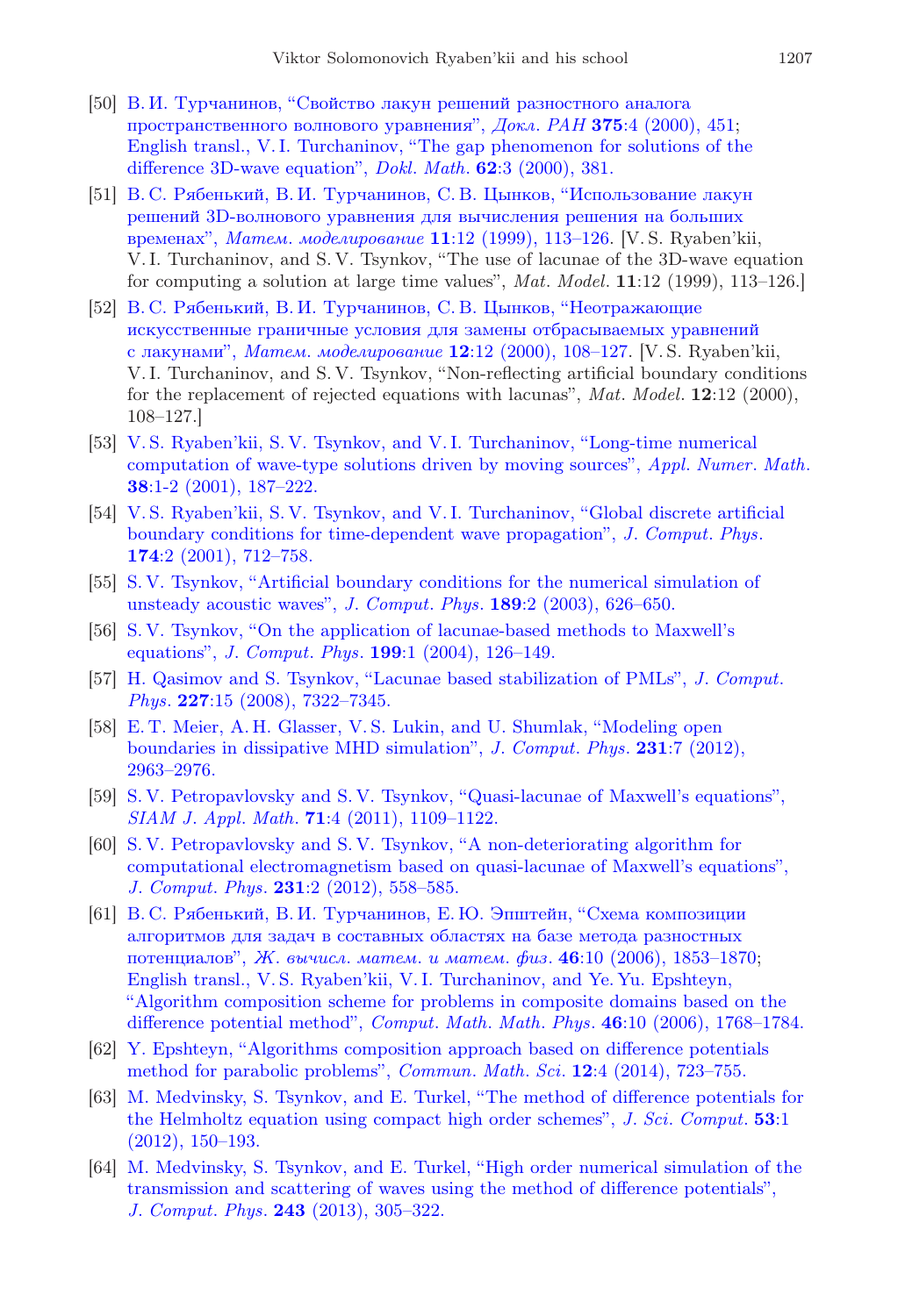- [65] [D. S. Britt, S. V. Tsynkov, and E. Turkel, "A high-order numerical method for](http://dx.doi.org/10.1137/120902689) [the Helmholtz equation with non-standard boundary conditions",](http://dx.doi.org/10.1137/120902689) SIAM J. Sci. Comput. 35[:5 \(2013\), A2255–A2292.](http://dx.doi.org/10.1137/120902689)
- <span id="page-25-0"></span>[66] [S. Britt, S. Petropavlovsky, S. Tsynkov, and E. Turkel, "Computation of singular](http://dx.doi.org/10.1016/j.apnum.2014.10.006) [solutions to the Helmholtz equation with high order accuracy",](http://dx.doi.org/10.1016/j.apnum.2014.10.006) Appl. Numer. Math. 93 [\(2015\), 215–241.](http://dx.doi.org/10.1016/j.apnum.2014.10.006)
- <span id="page-25-1"></span>[67] [S. Britt, S. Tsynkov, and E. Turkel, "Numerical simulation of time-harmonic waves](http://dx.doi.org/10.4208/cicp.091209.080410s) [in inhomogeneous media using compact high order schemes",](http://dx.doi.org/10.4208/cicp.091209.080410s) Commun. Comput. Phys. 9[:3 \(2011\), 520–541.](http://dx.doi.org/10.4208/cicp.091209.080410s)
- <span id="page-25-2"></span>[68] [E. Turkel, D. Gordon, R. Gordon, and S. Tsynkov, "Compact 2D and 3D sixth](http://dx.doi.org/10.1016/j.jcp.2012.08.016) [order schemes for the Helmholtz equation with variable wave number",](http://dx.doi.org/10.1016/j.jcp.2012.08.016) J. Comput. Phys. 232[:1 \(2013\), 272–287.](http://dx.doi.org/10.1016/j.jcp.2012.08.016)
- <span id="page-25-3"></span>[69] [Y. Epshteyn and S. Phippen, "High-order difference potentials methods for 1D](http://dx.doi.org/10.1016/j.apnum.2014.02.005) [elliptic type models",](http://dx.doi.org/10.1016/j.apnum.2014.02.005) Appl. Numer. Math. 93 (2015), 69–86.
- <span id="page-25-4"></span>[70] [J. Albright, Y. Epshteyn, and K. R. Steffen, "High-order accurate difference](http://dx.doi.org/10.1016/j.apnum.2014.08.002) [potentials methods for parabolic problems",](http://dx.doi.org/10.1016/j.apnum.2014.08.002) Appl. Numer. Math. 93 (2015), 87–106.
- <span id="page-25-5"></span>[71] [В. С. Рябенький, "Разностная задача экранирования",](http://mi.mathnet.ru/eng/faa572) Функц. анализ и его прил. 29[:1 \(1995\), 90–91;](http://mi.mathnet.ru/eng/faa572) [English transl., V. S. Ryaben'kii, "Finite-difference](http://dx.doi.org/10.1007/BF01077046) [shielding problem",](http://dx.doi.org/10.1007/BF01077046) Funct. Anal. Appl. 29:1 (1995), 70–71.
- <span id="page-25-6"></span>[72] [В. С. Рябенький, "Нелинейная разностная задача экранирования", в статье](http://dx.doi.org/10.1070/RM1995v050n04ABEH002581) ["Совместные заседания семинара им. И. Г. Петровского по дифференциальным](http://dx.doi.org/10.1070/RM1995v050n04ABEH002581) [уравнениям и математическим проблемам физики и Московского](http://dx.doi.org/10.1070/RM1995v050n04ABEH002581) [математического общества \(семнадцатая сессия, 24–27 января 1995 года\)",](http://dx.doi.org/10.1070/RM1995v050n04ABEH002581) УМН 50[:4\(304\) \(1995\), 146;](http://dx.doi.org/10.1070/RM1995v050n04ABEH002581) English transl., V. S. Ryaben'kii, "A non-linear difference screening problem", Joint sessions of the Petrovskii Seminar on differential equations and mathematical problems of physics and of the Moscow Mathematical Society (seventeenth session, 24–27 January 1995), Russian Math. Surveys 50:4 (1995), 802.
- <span id="page-25-7"></span>[73] [Р. И. Вейцман, В. С. Рябенький, "Разностные задачи экранирования и](http://mi.mathnet.ru/eng/dan3767) имитации",  $J$ окл. РАН 354[:2 \(1997\), 151–154;](http://mi.mathnet.ru/eng/dan3767) English transl., R.I. Veĭtsman and V.S. Ryaben'kiĭ, "Difference problems of screening and imitation", Dokl. Math. 55[:3 \(1997\), 340–343.](https://zbmath.org/?q=an:01564382)
- [74] [Р. И. Вейцман, В. С. Рябенький, "Разностные задачи имитации", Тр. ММО,](https://zbmath.org/?q=an:01132882) 58[, Изд-во Моск. ун-та, М. 1997, с. 268–277;](https://zbmath.org/?q=an:01132882) English transl., R. I. Veĭtsman and V. S. Ryaben'kiĭ, "Finite difference problems in simulation", *Trans. Moscow Math.* Soc[., 1997, 239–248.](https://zbmath.org/?q=an:01132882)
- [75] Е. В. Зиновьев, В. С. Рябенький, Способ активного подавления шума, Патент Российской Федерации № 6G01K11/16 (01.2.281001), Гос. ин-т патентной информации, М. 1996. [E. V. Zinov'ev and V. S. Ryaben'kii, Techniques for active noise reduction, The Russian Federation patent no.  $6G01K11/16$  (01.2.281001), Central Research Institute for Patent Information, Moscow 1996.]
- [76] J. Lončarić, V. S. Ryaben'kii, and S. V. Tsynkov, "Active shielding and control of noise", SIAM J. Appl. Math. 62[:2 \(2001\), 563–596.](http://dx.doi.org/10.1137/S0036139900367589)
- [77] [В. С. Рябенький, С. В. Утюжников, С. В. Цынков, "Задача активного](http://mi.mathnet.ru/eng/dan796) [экранирования в составных областях",](http://mi.mathnet.ru/eng/dan796) Докл. РАН 411:2 (2006), 164-16[6;](http://dx.doi.org/10.1134/S106456240606007X) [English transl., V. S. Ryaben'kii, S. V. Utyuzhnikov, S. V. Tsynkov, "The problem](http://dx.doi.org/10.1134/S106456240606007X) [of active noise shielding in composite domains",](http://dx.doi.org/10.1134/S106456240606007X) Dokl. Math. 74:3 (2006), 812–814.
- [78] [V. S. Ryaben'kii, S. V. Tsynkov, and S. V. Utyuzhnikov, "Inverse source problem](http://dx.doi.org/10.1016/j.aml.2006.05.019) [and active shielding for composite domains",](http://dx.doi.org/10.1016/j.aml.2006.05.019)  $Appl. Math. Lett. 20:5 (2007),$ [511–515.](http://dx.doi.org/10.1016/j.aml.2006.05.019)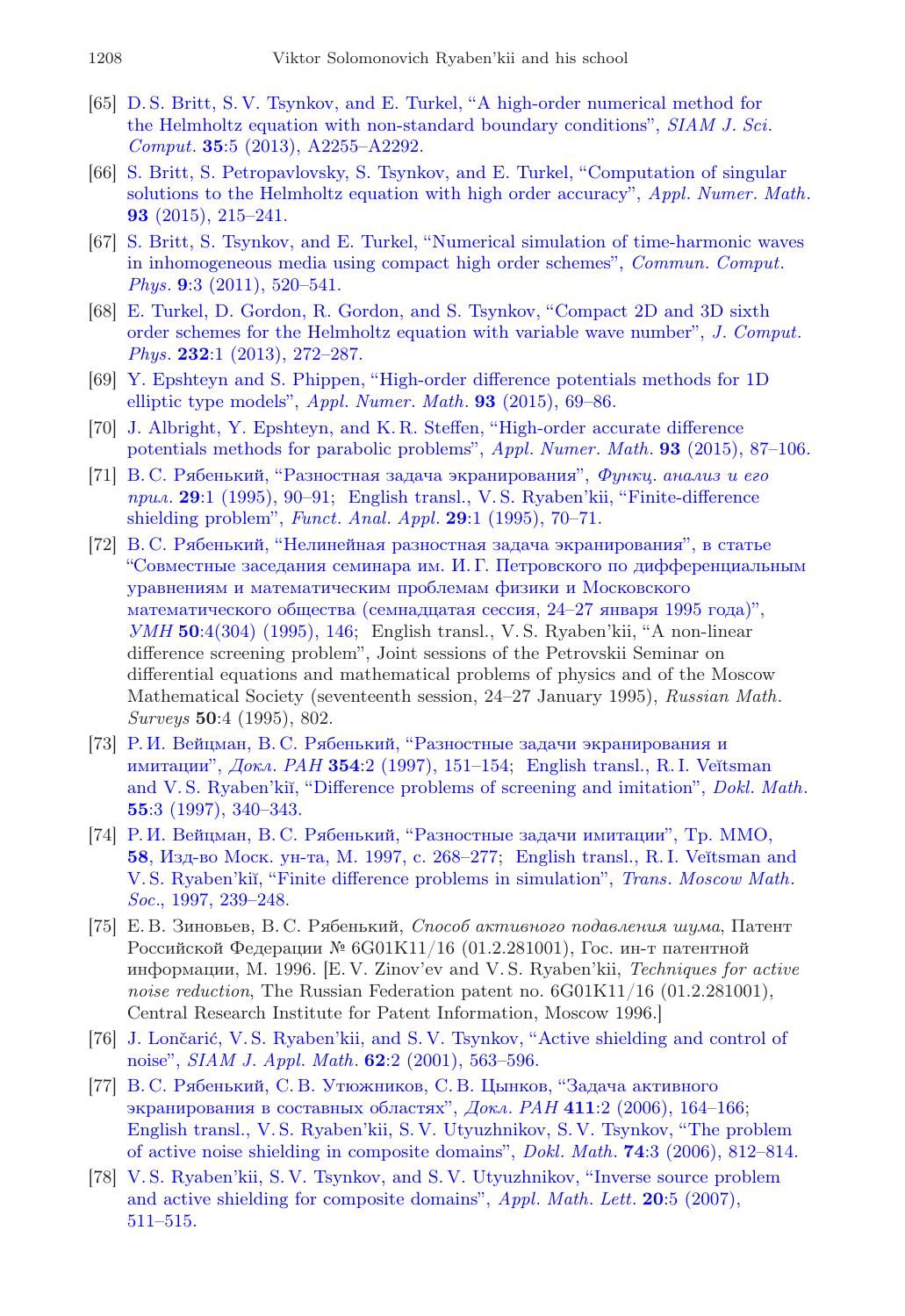- [79] [V. S. Ryaben'kii, S. V. Tsynkov, and S. V. Utyuzhnikov, "Active control of sound](http://dx.doi.org/10.1016/j.aml.2009.07.010) [with variable degree of cancellation",](http://dx.doi.org/10.1016/j.aml.2009.07.010) Appl. Math. Lett. **22**:12 (2009), 1846–1851.
- [80] [В. С. Рябенький, "Идея использования слабого шума для управления](https://zbmath.org/?q=an:1207.93066) [подавлением сильного шума в экранируемой подобласти в реальном времени",](https://zbmath.org/?q=an:1207.93066) Докл. РАН 430[:2 \(2010\), 166–168;](https://zbmath.org/?q=an:1207.93066) [English transl., V. S. Ryaben'kii, "Use of weak](http://dx.doi.org/10.1134/S1064562410010370) [noise for real-time control of strong noise suppression in a shielded subdomain",](http://dx.doi.org/10.1134/S1064562410010370) Dokl. Math. 81[:1 \(2010\), 137–138.](http://dx.doi.org/10.1134/S1064562410010370)
- [81] [A.W. Peterson and S. V. Tsynkov, "Active control of sound for composite regions",](http://dx.doi.org/10.1137/060662368) SIAM J. Appl. Math. 67[:6 \(2007\), 1582–1609.](http://dx.doi.org/10.1137/060662368)
- [82] J. Lončarić and S. V. Tsynkov, "Optimization of acoustic source strength in the [problems of active noise control",](http://dx.doi.org/10.1137/S0036139902404220) SIAM J. Appl. Math. 63:4 (2003), 1141-1183.
- <span id="page-26-0"></span>[83] J. Lončarić and S. V. Tsynkov, "Optimization of power in the problems of active control of sound", Math. Comput. Simulation 65[:4-5 \(2004\), 323–335.](http://dx.doi.org/10.1016/j.matcom.2004.01.005)
- <span id="page-26-1"></span>[84] [H. Lim, S. V. Utyuzhnikov, Y.W. Lam, A. Turan, M. R. Avis, V. S. Ryaben'kii, and](http://dx.doi.org/10.2514/1.32496) [S. V. Tsynkov, "Experimental validation of the active noise control methodology](http://dx.doi.org/10.2514/1.32496) [based on difference potentials",](http://dx.doi.org/10.2514/1.32496) AIAA J. 47:4 (2009), 874–884.
- <span id="page-26-2"></span>[85] [В. С. Рябенький, "Подавление в реальном времени шума в защищаемой](https://zbmath.org/?q=an:1233.39003) [подобласти трехмерного пространства на основе информации от синхронной](https://zbmath.org/?q=an:1233.39003) [разведки шумом",](https://zbmath.org/?q=an:1233.39003) Докл. РАН 439:3 (2011), 319-322; [English transl.,](http://dx.doi.org/10.1134/S1064562411040181) [V. S. Ryaben'kii, "Real-time noise suppression in a three-dimensional protected](http://dx.doi.org/10.1134/S1064562411040181) [subdomain as based on information from synchronous noise exploration",](http://dx.doi.org/10.1134/S1064562411040181) Dokl. Math. **84**:1 (2011), 562-564.
- [86] [В. С. Рябенький, "Модель активного экранирования заданной подобласти от](http://mi.mathnet.ru/eng/zvmmf8085) [шума внешних источников в текущем времени",](http://mi.mathnet.ru/eng/zvmmf8085) Ж. вычисл. матем. и матем.  $\phi u$ s. 51[:3 \(2011\), 480–491;](http://mi.mathnet.ru/eng/zvmmf8085) English transl., V.S. Ryaben'kii, "Model of real-time [active noise shielding of a given subdomain subject to external noise sources",](http://dx.doi.org/10.1134/S0965542511030092) Comput. Math. Math. Phys. 51[:3 \(2011\), 444–454.](http://dx.doi.org/10.1134/S0965542511030092)
- [87] [В. С. Рябенький, "Синхронная разведка для управления подавлением внешнего](http://mi.mathnet.ru/eng/zvmmf9563) [шума в трехмерной подобласти в реальном времени",](http://mi.mathnet.ru/eng/zvmmf9563) Ж. вычисл. матем. и матем. физ. 51[:10 \(2011\), 1889–1904;](http://mi.mathnet.ru/eng/zvmmf9563) [English transl., V. S. Ryaben'kii,](http://dx.doi.org/10.1134/S0965542511100113) ["Synchronous exploration for the control of real-time external noise suppression](http://dx.doi.org/10.1134/S0965542511100113) [in a three-dimensional subdomain",](http://dx.doi.org/10.1134/S0965542511100113) Comput. Math. Math. Phys. 51:10 (2011), [1777–1791.](http://dx.doi.org/10.1134/S0965542511100113)
- [88] [В. С. Рябенький, "Ключевая информация для управления решениями](https://zbmath.org/?q=an:1255.65121) [линейных разностных схем в составных областях",](https://zbmath.org/?q=an:1255.65121) Докл. РАН 444:4 (2012), [376–377;](https://zbmath.org/?q=an:1255.65121) [English transl., V. S. Ryaben'kii, "Key information to control solutions of](http://dx.doi.org/10.1134/S1064562412030246) [linear difference schemes in composite domains",](http://dx.doi.org/10.1134/S1064562412030246) Dokl. Math. 85:3 (2012), 441–442.
- <span id="page-26-3"></span>[89] [В. С. Рябенький, "Математическая модель устройств подавления внешнего](http://mi.mathnet.ru/eng/mm3298) [шума в подобласти пространства",](http://mi.mathnet.ru/eng/mm3298) Матем. моделирование 24:8 (2012), 3–3[1;](http://dx.doi.org/10.1134/S2070048213020063) [English transl., V. S. Ryaben'kii, "Mathematical model of devices used to suppress](http://dx.doi.org/10.1134/S2070048213020063) [external noise in a subregion of space",](http://dx.doi.org/10.1134/S2070048213020063) Math. Models Comput. Simul. 5:2 (2013), [103–121.](http://dx.doi.org/10.1134/S2070048213020063)
- <span id="page-26-4"></span>[90] В. С. Рябенький, В. И. Турчанинов, "Численные эксперименты по управлению подавлением шума в реальном времени", Препринты ИПМ им. М.В. Келдыша РАН (в печати). [V. S. Ryaben'kii and V. I. Turchaninov, "Numerical experiments in the real-time control of noise reduction", Keldysh Institute of Applied Mathematics Preprints (to appear).]
- <span id="page-26-5"></span>[91] В. С. Рябенький, [Введение в вычислительную математику](https://zbmath.org/?q=an:00052274), Физматлит, М. [1994, 335 с.;](https://zbmath.org/?q=an:00052274) [2-е изд., 2000, 296 с.;](https://zbmath.org/?q=an:01655950) 3-е изд., 2008, 288 с. [V. S. Ryaben'kii, An introduction to computational mathematics, Fizmatlit, Moscow 1994, 335 pp.; 2nd ed., 2000, 296 pp.; 3d ed., 2008, 288 pp.]